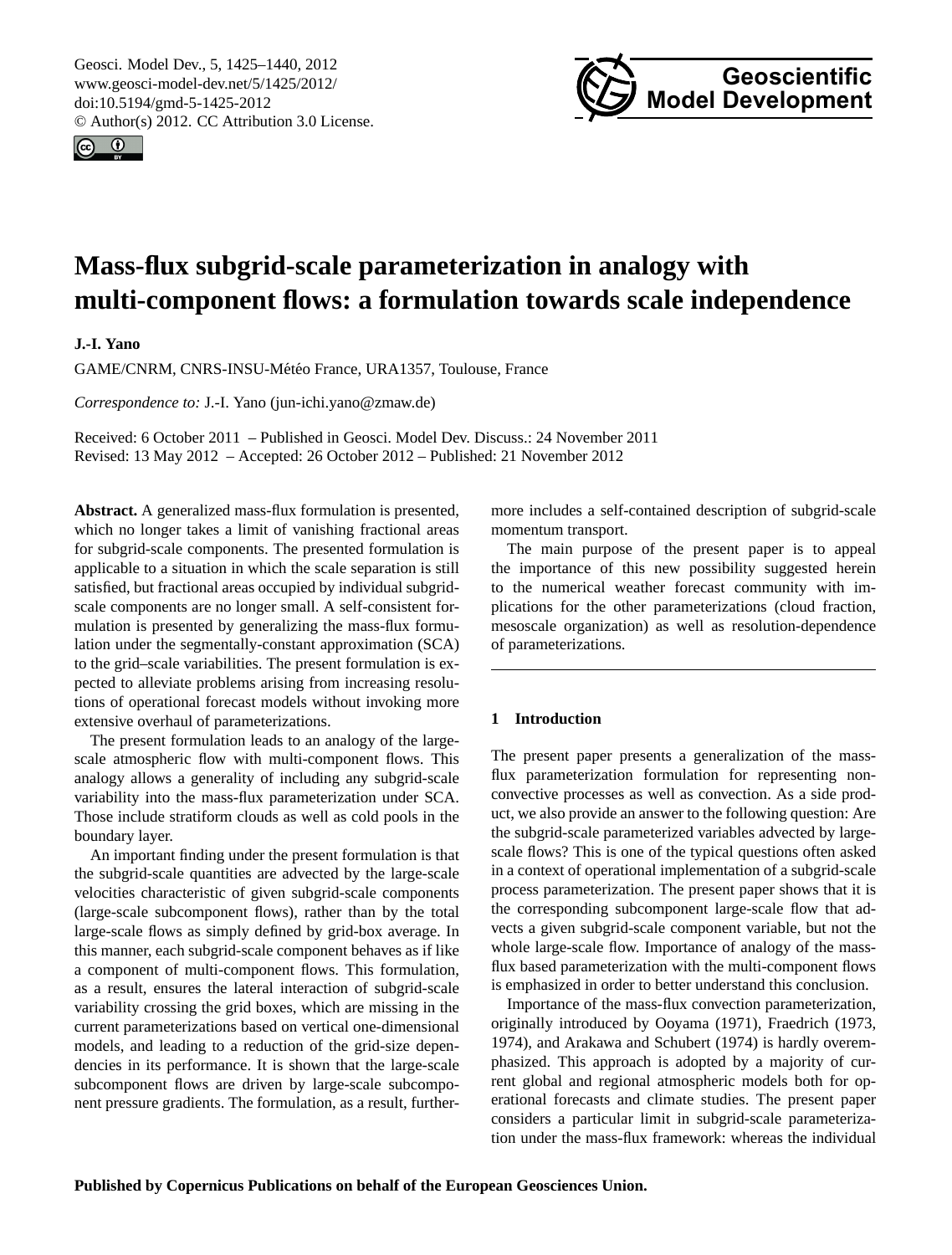

**Fig. 1.** Spatial distribution of six subgrid-scale categories over a domain of the sizes,  $512 \text{ km} \times 512 \text{ km}$ , simulated by a cloudresolving model (CRM). The categories are (1) precipitating convection, (2) precipitating stratiform, (3) non-precipitating stratiform, (4) shallow clouds, (5) ice anvils, and (6) environment. The CRM simulation is from the TOGA-COARE (Tropical Ocean Global Atmosphere Couple Ocean Response Experiment) period, representing a typical fully-developed marine-type deep convective system. See Yano et al. (2005) for details of the simulations as well as the categorization scheme. (From Fig. 2a of [Yano et al.](#page-15-0) [\(2005\)](#page-15-0) with modifications).

subgrid-scale elements remain much smaller than the gridbox size, a fractional area occupied by each category of subgrid-scale processes is no longer substantially smaller than the grid-box size.

An example of such a situation is shown in Fig. 1 taken from Fig. 2a of [Yano et al.](#page-15-0) [\(2005\)](#page-15-0) with modifications. Here, we show a spatial distribution of five cloud categories over a typical size of a grid box for global climate modelling,  $512 \text{ km} \times 512 \text{ km}$ , simulated by a cloud-resolving model (CRM). The categories show (1) precipitating convection, (2) precipitating stratiform, (3) non-precipitating stratiform, (4) shallow clouds, and (5) ice anvils. The remainder, category (6), is considered the "environment". The CRM simulation is from a TOGA-COARE (Tropical Ocean Global Atmosphere Couple Ocean Response Experiment) period, representing a typical fully developed marine-type deep convective system. We refer to [Yano et al.](#page-15-0) [\(2005\)](#page-15-0) for details of the simulations as well as the categorization scheme.

Individual precipitating convective elements (category 1) occupy only very small fractional areas in the grid box, being consistent with the scale separation principle as assumed in the standard mass-flux parameterization. The stratiform-type clouds, on the other hand, tend to take larger fractional areas individually, and looking them as a whole category, the occupied area is no longer substantially smaller than the grid-box size. Even for precipitating convection, the total fractional area is not as small as that for the individual convective elements, because they are numerous. Most importantly, the environment does not occupy the majority of the grid box at all, but its fractional area is just comparable with any stratiformtype cloud regions.

The present paper is going to present a formulation for this type of situation in subgrid-scale parameterization under a mass-flux based approach. The situation to be considered is a drastic departure from the approximations adopted by the standard mass-flux subgrid-scale parameterization, as established by [Arakawa and Schubert](#page-14-3) [\(1974\)](#page-14-3): (1) fractional areas occupied by individual subgrid-scale components (convective-plume types) are much smaller than unity; (2) the environment (non-convective area) occupies a majority of the grid-box domain; and (3) all the subgrid-scale components are exclusively surrounded by the environment.

In contrast, the situation considered in the present work is (1) fractional areas occupied by individual subgrid-scale components are no longer much smaller than unity; (2) the environment (non-convective area) no longer occupies a majority of the grid-box domain; and as a result, (3) subgridscale components are no longer exclusively surrounded by the environment, but more than often adjacent with the other subgrid-scale components.

Importance of such generalization in the mass-flux based parameterization cannot be overemphasized. First of all, under this situation, the traditional mass-flux formulation leads to erroneous results.

In order to see this point, let us take the environmental vertical velocity (typically an environmental descent),  $w_e$ , as an example. The basic idea of mass-flux convection parameterization is to divide the grid-box domain into convection and the environment. For simplicity, let us assume only one type of convection is found within a given grid box. Let a fractional area occupied by convection within the grid box  $\sigma_c$ , then the environment occupies a fractional area,  $1 - \sigma_c$ . As a result, for example, the vertical velocity, w, is divided into the two parts, those coming from convection,  $w_c$ , and those coming from the environment,  $w_e$ . The total vertical velocity is obtained by taking a weighted sum of the two:  $w = \sigma w_c + (1 - \sigma_c) w_e$ . Conversely, the environmental vertical velocity is given by

$$
w_{\rm e} = \frac{w - \sigma_{\rm c} w_{\rm c}}{1 - \sigma_{\rm c}}.\tag{1}
$$

Under the standard approximation, we take  $\sigma_c \ll 1$ , thus Eq. (1) reduces to

$$
w_{\rm e} \simeq w - \sigma_{\rm c} w_{\rm c}.\tag{2}
$$

However, when the fractional area satisfies  $\sigma_c \sim 1$ , Eq. (2) obviously underestimates the environmental subsidence compared to the exact Eq. (1).

This is just one simple example to demonstrate why the parameterization formulation must be rewritten when  $\sigma_c \ll 1$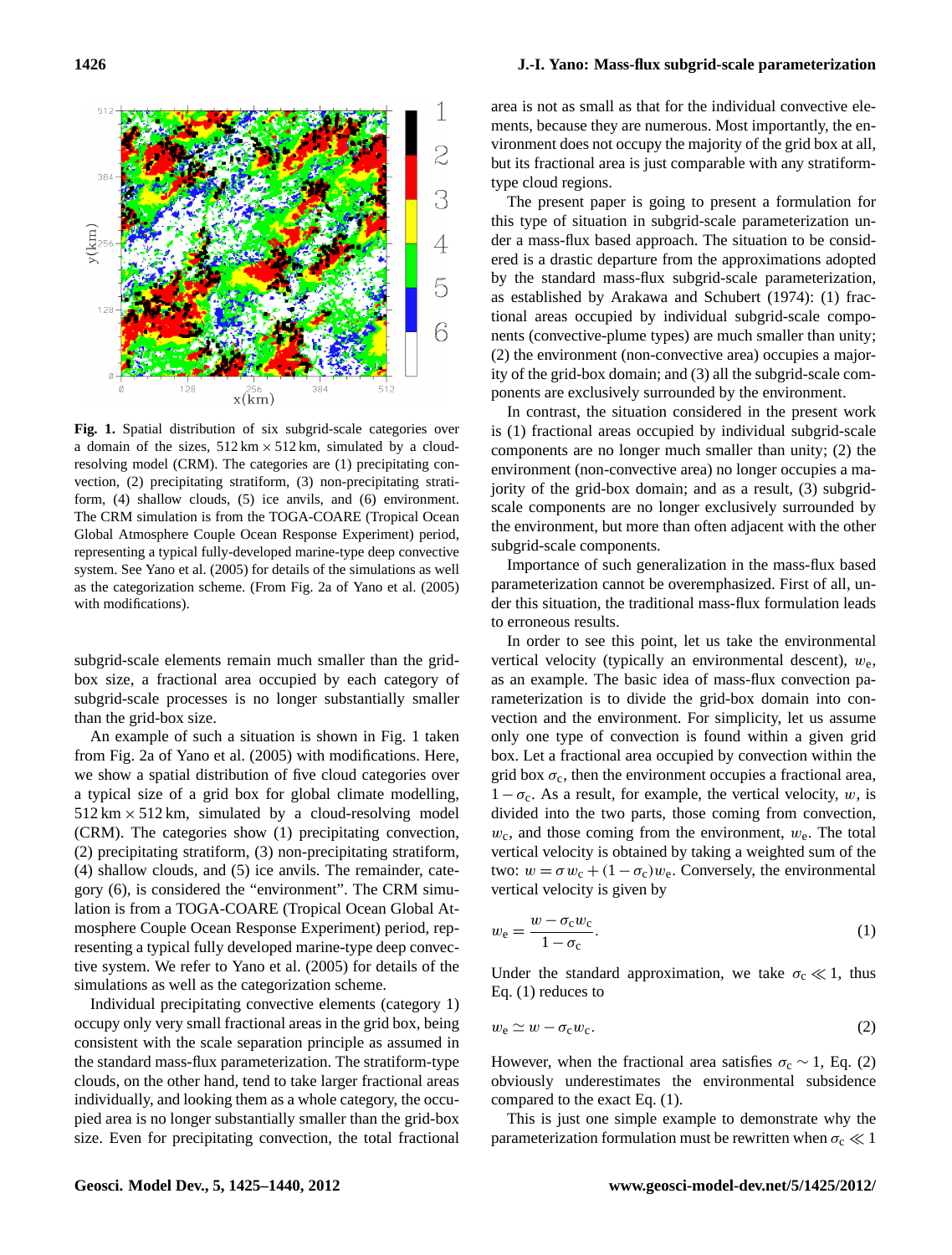is no longer satisfied. All the formulations must be rewritten thoroughly. The most important consequence is that the grid-box mean for the thermodynamic variables can no longer be equated with the environmental values as assumed in the standard formulation. Also for this very reason, the substantial reformulation of the problem is required.

However, in order to enable such a reformulation, we also require an appropriate general framework. For this purpose, we take a unified approach for the subgrid-scale physical parameterization in terms of the mode decomposition proposed by [Yano et al.](#page-15-0) [\(2005\)](#page-15-0). The basic idea of this approach is to take a full physical system, such as a cloud-resolving model (CRM) or a large eddy simulation (LES) for subgrid-scale variables as a starting point, and apply a mode decomposition to these subgrid-scale variables in order to further simplify the physical description (i.e. model "compressions").

Under this unified approach, the mass-flux parameterization can be reinterpreted as a formulation under the segmentally-constant mode decomposition. Under this framework, the subgrid-scale variables are approximated by a segmentally-constant approximation (SCA), as pointed out by [Yano et al.](#page-15-1) [\(2010a\)](#page-15-1). Here, each subgrid-scale physical component is assumed to be consisting of horizontally homogeneous distribution of physical variables within each subcomponent.

That is essentially a geometrical constraint imposed on an ensemble of convective updrafts in developing the standard mass-flux formulation (cf. [Arakawa and Schubert,](#page-14-3) [1974\)](#page-14-3). Under the present generalization, not only the convective updrafts, but any subgrid-scale components can be represented under this geometrical constraint, SCA. The mode decomposition provides a basis for subgrid-scale physical representations, because the method can "compress" the physical system a great deal when an appropriate set of decomposition modes is chosen. SCA loosely corresponds to when the Haar wavelet is chosen as a set of decomposition modes. The efficiency of this choice, along with the other choices of wavelet, is well demonstrated in [Yano et al.](#page-15-2) [\(2004b\)](#page-15-2). See their Figs. 5 and 8 as graphical demonstrations for the efficiency of SCA.

In this respect, it is important to emphasize that the present paper does *not at all* intend an improvement of any existing schemes, but it proposes a completely new parameterization formulation. A general applicability of the proposed formulation cannot be overemphasized being based on a very general framework without specifying any particular situations, although without doubt, the present author's motivation stems from the tropical atmospheric dynamics as summarized by Fig. 1.

The present formulation is so general that it does not even specify which physical processes must be represented under the mass-flux framework. The choice is totally left to the readers who are going to develop their own schemes under the proposed general formulation. For this very reason, though the proposed formulation is closed mathematically, it is left open physically in order to maintain its generality.

Benefits of this kind of generalization is hardly overemphasized. It first of all enables us to to consider mesoscale convective organization (cf. [Moncrieff,](#page-14-4) [1995\)](#page-14-4) under the mass-flux framework. The mesoscale convective organization is clearly a structure comparable in size with the grid box even for a relatively low-resolution climate model. The proposed formulation provides a way of incorporating these processes as an integrated part of the mass-flux formulation. The best effort so far towards this goal, in the best knowledge of the author, is by [Donner](#page-14-5) [\(1993\)](#page-14-5), who indeed includes the mesoscale effects as a part of his mass-flux convection parameterization. However, the mesoscale effect itself is not formulated by mass flux, but simply added as an appendix.

Applications of the proposed formulation are even not limited to the convective processes. The formulation can also be applied to various non-convective processes such as stratiform clouds, cold pools in the boundary layer. Thus, it includes the cloud-fraction parameterization within its scope, for example. In short, any subgrid-scale physical processes can be incorporated into the proposed framework so long as the process in concern is associated with a geometrical entity well represented under SCA.

However, as an important consequence of this modification, the "environment" no longer represents a special status but just reduces to one of many possible subgrid-scale components. Under the present formulation, every subgrid-scale component is described by a prognostic equation system akin to the fully physical system taken as a starting point. The grid-box averaged quantity is no longer equivalent to the environmental state, as the traditional parameterizations would assume, but it is only available by taking a weighted average of all the subgrid-scale component variables.

In order to perform a required modification and a generalization to the mass-flux parameterization, a point of view taken is one advocated by [Yano et al.](#page-15-0) [\(2005,](#page-15-0) [2010a\)](#page-15-1) that the mass-flux convection parameterization can be considered as a consequence of an application of segmentally-constant approximation (SCA) to a full physical system. The idea of SCA consists in subdividing a grid box domain into a number of constant value segments in different sizes and shapes as suggested by Fig. 1. SCA can be considered as a geometrical constraint applied to a full physical system in order to construct the mass-flux based parameterization in a more general manner. Recall that the standard mass-flux formulation is constructed by assuming SCA for convective updrafts and the remaining environment. Any subgrid-scale components likely to be approximated by horizontal homogeneity inside each component (e.g. stratiform clouds, cold pools in the boundary layer) can also be included into this SCA formulation.

A full description of the SCA formulation is presented in Yano et al. [\(2010a;](#page-15-1) see also [LeVeque,](#page-14-6) [2002\)](#page-14-6) by taking a twodimensional non-hydrostatic anelastic system as a full physical system. In this respect, the present paper generalizes the SCA system to a fully three-dimensional case. For ease of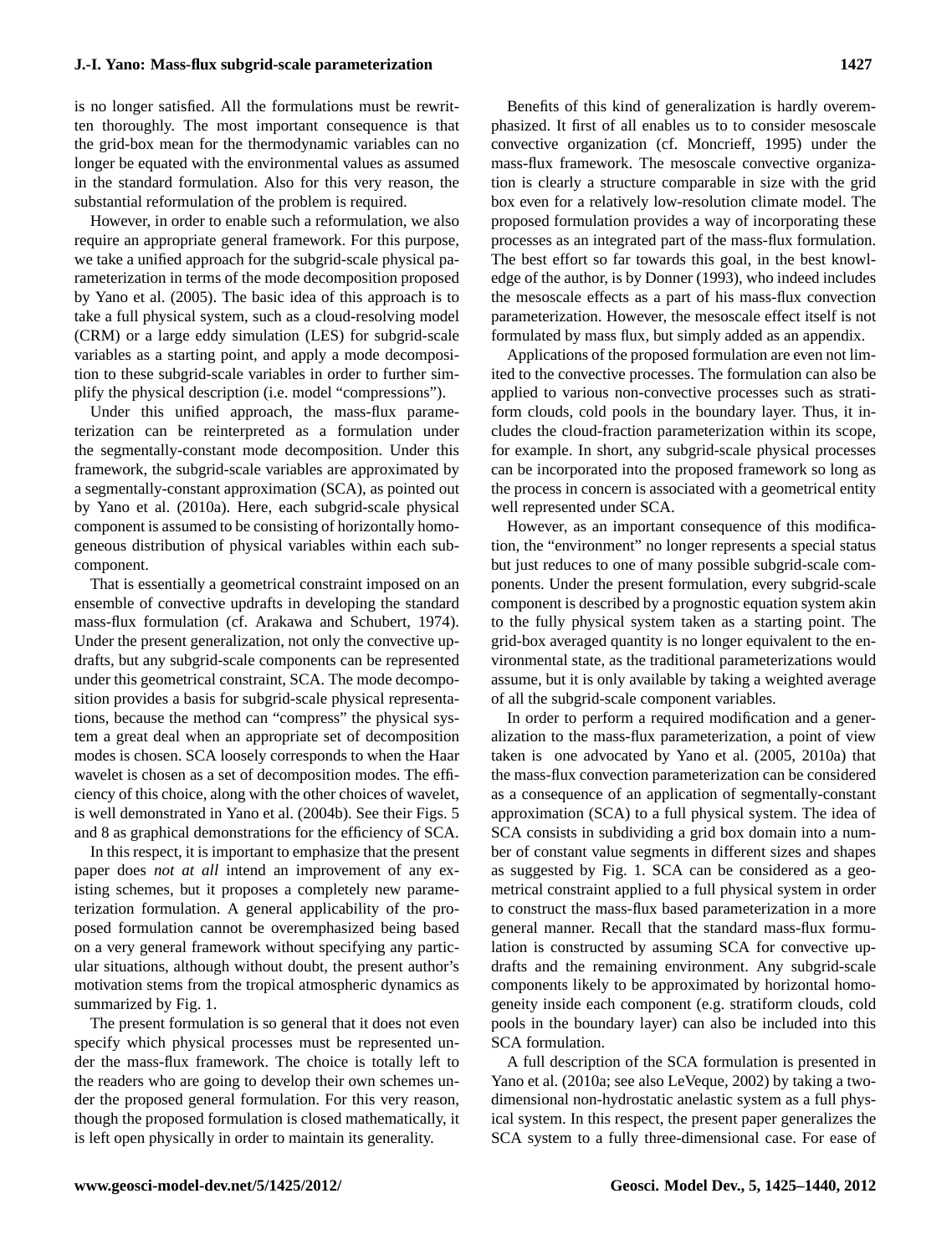developing a formulation, we take the hydrostatic primitive equation system. Some justifications for this choice are given in the beginning of Sect. 2.2. A full development of SCA under a non-hydrostatic formulation is left for a future study due to its associated extensive complexities.

The mass-flux parameterization developed under the present formulation presents a special flavor with a close link to a traditional description of multi-component flows. This aspect is discussed in the first half of the next section. The remainder of the next section is devoted to introducing the primitive equation system that is taken as a starting point for applying SCA. Section 3 is devoted to a stepwise reduction of the full system under the application of SCA. The obtained set of equations is discussed in Sect. 4. Discussions include not only various formulational details and possible applications, but further implications from the present work including construction of a scale-independent parameterization. The paper is concluded in Sect. 5. Some mathematical details are deferred to the Appendix.

#### **2 Preliminaries**

#### **2.1 Analogy with multi-component flows**

The basic idea of mass-flux parameterization may be understood as that of a multi-component system with each subcomponent designated by subscript  $j$ . A colloidal system such as milk is such an example. Milk consists of many "bubbles" of water and fats, which are not visible on a macroscopic scale (i.e. large scale *or* grid scale), but which should appear on the microscale (i.e. subgrid scale). Thus, in order to describe the macroscopic evolution of milk (flow), we have to specify the fractional volume occupied by water and fats, respectively, at every macroscopic point. The fractional volume is the counter concept for the fractional area,  $\sigma_i$ , occupied by the *j*-th subcomponent in the mass-flux formulation. From this perspective, a review on multi-component fluid systems given, for example, by [Gyarmati](#page-14-7) [\(1970\)](#page-14-7) is fruitful for better understanding the principle of mass-flux parameterization.

The situation can be understood under a mathematical symbolism as follows. Let the characteristic scales for the macroscopic (resolved) and microscopic (unresolved) processes be  $\Delta X$  and  $\Delta x$ , respectively. Separation between macroscopic and microscopic processes suggests

#### $\Delta X \gg \Delta x$ .

The key starting point for constructing a subgrid-scale physical parameterization is to make a clear decision which belongs to the resolved scale,  $\Delta X$ , and which belongs to the subgrid scale,  $\Delta x$ . This distinction may be best made by taking an analogy with macroscopic and microscopic processes, though the scale separation between these two scales may not be as well separated as a typical multi-component flow. The current subgrid-scale parameterizations often suffer from the problems of resolution dependence. A part of the problem may be attributed to the fact that there is no clear definition of what the scale of the large scale flow represented by the model, thus what must be parameterized.

Moreover, the meteorological subgrid-scale parameterization problem is more complex than a standard multicomponent flow, because there is an exchange of mass between the different subcomponents. For example detrained air from a cumulus cloud can turn into a part of a stratiform cloud. This is a situation normally not expected in fluid-mechanical multi-component flows: in milk, water always remains water and fats always remain fats. Chemical reactions are the only expected means that one subcomponent turns into another in these multi-component flows (cf. [Gyarmati,](#page-14-7) [1970\)](#page-14-7).

In order to fully take into account these complex processes in the subgrid-scales, the most straightforward mathematical approach would be to adopt that of the multiscale analysis as pointed out by [Majda](#page-14-8) [\(2007a,](#page-14-8) b) and as applied by [Xing](#page-14-9) [\(2009\)](#page-14-9). Under this approach, the coordinates for the two scales are introduced, those, say,  $(x, y)$  describing the subgrid-scales and those  $(X, Y)$  describing the large-scale (grid-scale). General coordinates may be given by  $(x + X/\epsilon, y + Y/\epsilon)$  with  $\epsilon$  being a small parameter, which may be taken as  $\Delta x/\Delta X$ . By taking an asymptotic limit,  $\epsilon \rightarrow 0$ , the subgrid-scale variability described by the coordinates  $(x, y)$  shrinks into a single "macroscopic" point in respect to the large-scale (grid-scale) coordinates  $(X, Y)$ . That is the basic notion behind the scale separation principle.

In the present paper, we take a slightly different approach, in which all the physical variables are consistently considered under averaging over the grid box with a grid box size, L. As a reminder for this averaging operation, we put a bar to the nabla,  $\bar{\nabla}$ , when the nabla operator is considered in terms of the grid-box average.

From a numerical point of view, the grid-box size must be sufficiently smaller than typical macroscopic processes, because otherwise they are not numerically properly represented. Thus,

$$
\Delta X \gg L. \tag{3}
$$

We have to realize that from the above argument that the grid-box size,  $L$ , is not at all constrained by the subgrid-scale,  $\Delta x$ . Here, only for the sake of considering the grid-box size as a reference scale for defining the "large scale", or the grid scale against the subgrid scale, we will implicitly assume

## $L \gg \Delta x$

in reminder of the paper. Here,  $L$  in the above inequality may better be interpreted as a virtual grid size rather an actual one. As just stated, the actual grid size does not have to satisfy this constraint.

An important issue to keep in mind from the multicomponent system point of view is that all the subgrid-scale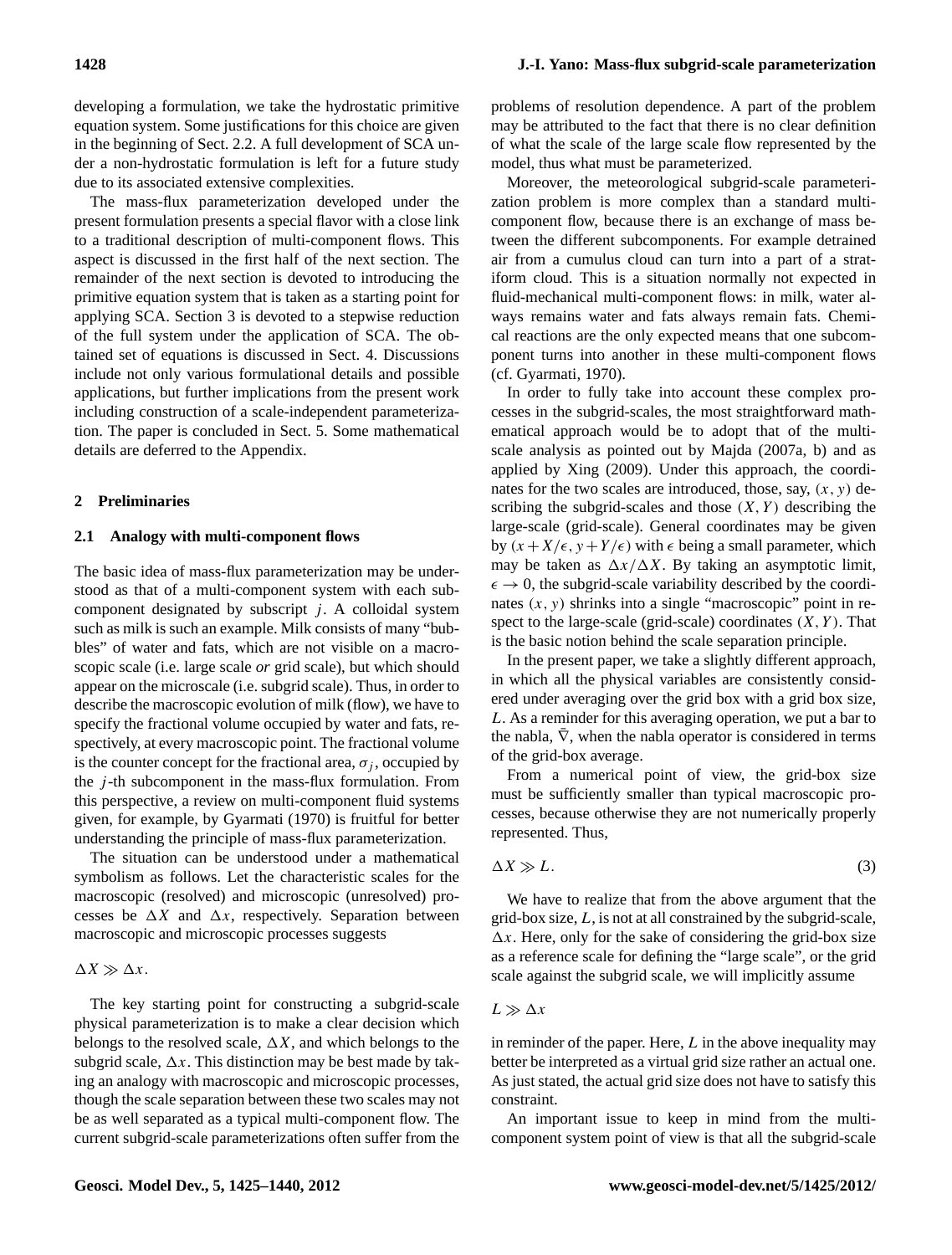component variables are also functions of large-scale (gridscale) coordinates. In other words, they should vary from one grid box to another. Implication from the scale separation principle (cf., [Yano](#page-14-10) , [2009\)](#page-14-10) is that these subgrid-scale component variables must, furthermore, vary smoothly from one grid box to another, because otherwise smoothness of a largescale (grid-scale) solution is not guaranteed. This scale separation issue turns out to be key in properly developing any parameterization.

# **2.2 A basic set of equations: hydrostatic primitive equation system**

In order to develop a generalized mass-flux formulation in a heurestic manner from a basic set of equations, we adopt the hydrostatic primitive equation system as the latter. This choice may look hardly justifiable in light of the fact that the subgrid-scale processes in concern could be highly nonhydrostatic. However, here, we emphasize that parameterization is only concerned with feedback of these subgrid-scale variability to grid-box average. Most importantly, although individual subgrid-scale processes may be much faster than those of the grid scales, evolution of each subgrid-scale component defined in terms of an "ensemble" average over the grid box would have a characteristic time-scale comparable to those of the grid-scale processes. As a result, we can suppose that the non-hydrostatic effects, such as local acceleration of vertical velocity, would become small by taking grid-box average. As will be emphasized below, the nonhydrostatic contributions of the subgrid-scale processes will be integrated into the entrainment-detrainment term under the present formulation.

For these reasons as well as for simplifying the formulation, we neglect the explicit non-hydrostatic effects from onset in the present study. Recall that [Yanai et al.](#page-14-11) [\(1973\)](#page-14-11) also developed their mass-flux formulation for observational diagnoses from the primitive equation under pressure coordinate. The use of the primitive equation system is also consistent with the aim of applying the present formulation to the numerical weather forecast and climate change. At the same time, the ultimate importance of the non-hydrostatic processes in many atmospheric subgrid-scale processes cannot be overemphasized either. Unfortunately, those considerations turn out be rather involved, thus they are left for a future study.

Notice that this argument applies only when the total fractional area,  $\sigma_i$ , occupied by a *j*-th category is the order of unity. When the fractional area is small, a simple scale analysis suggests that the subcomponent vertical velocity must be scaled by  $w_j \sim \sigma_j^{-1}$ , thus the local acceleration associated with vertical motion would no longer be negligible. An obvious such process is deep convective towers (cf. Sect. 4.7).

The primitive equation system under the pressure  $p$  vertical coordinate consists of the horizontal momentum equation

$$
\frac{\partial}{\partial t}\boldsymbol{u} + [\nabla \cdot (\boldsymbol{u}\boldsymbol{u})] + \frac{\partial}{\partial p}\omega \boldsymbol{u} = -\nabla \phi + \boldsymbol{F}_u,\tag{4a}
$$

the hydrostatic balance

$$
\frac{\partial}{\partial p}\phi = -\alpha,\tag{4b}
$$

the mass continuity

$$
\nabla \cdot \mathbf{u} + \frac{\partial}{\partial p} \omega = 0, \tag{4c}
$$

and the heat equation

$$
\frac{\partial}{\partial t}\theta + \nabla \cdot (\boldsymbol{u}\theta) + \frac{\partial}{\partial p}\omega\theta + \omega \frac{\partial \theta_0}{\partial p} = Q.
$$
 (4d)

Note that the second term of the left-hand side of Eq. (4a) is a short-handed expression with the exact form defined by Eq. (A2) with  $\sigma_i = 1$ .

Here,  $\boldsymbol{u}$  is a horizontal velocity,  $\omega$  a vertical velocity (pressure velocity),  $\phi$  the geopotential, and  $\nabla$  designates the gradient operator over a constant pressure surface. In the horizontal momentum equation (Eq. 4a), all the other forces (e.g. Coriolis force) other than pressure gradient are simply designated together as  $F_u$ .

In the hydrostatic balance, the perturbation specific volume  $\alpha$  is related to the potential temperature perturbation  $\theta$  by

$$
\alpha = (R/p)(p/p_0)^k \theta,
$$

where R is the gas constant,  $\kappa = R/C_p$  with  $C_p$ the specific heat with constant pressure,  $p_0 = 1000$  hPa a reference pressure.

In the thermodynamic equation (Eq. 4d),  $Q$  is the total diabatic heating rate,  $\theta_0$  is the reference state for the potential temperature, which is assumed to be a function of pressure only. For economy of presentation, we omit the prime representing a deviation from a reference state. As a result, for example, the total potential temperature is given by  $\theta_0 + \theta$ .

We may further consider, for example, the mixing ratios,  $q_{\mu}$ , for various water types (vapor, liquid cloud, precipitating water, etc.) with subscript  $\mu$  designating water types:

$$
\frac{\partial}{\partial t}q_{\mu} = -\nabla \cdot \mathbf{v}q_{\mu} - \frac{\partial \omega q_{\mu}}{\partial p} + S_{\mu},\tag{5}
$$

where  $S_{\mu}$  is a source for the given water type. In general, we can write a prognostic equation for any physical variable, say  $\varphi$  in the form

$$
\frac{\partial}{\partial t}\varphi = -\nabla \cdot \mathbf{v}\varphi - \frac{\partial \omega \varphi}{\partial p} + F \tag{6}
$$

with  $F$  forcing (or source) of the given variable. Note that this forcing term also includes subgrid-scale processes (e.g. eddy transport in the boundary layer) not going to be presented under the present formulation.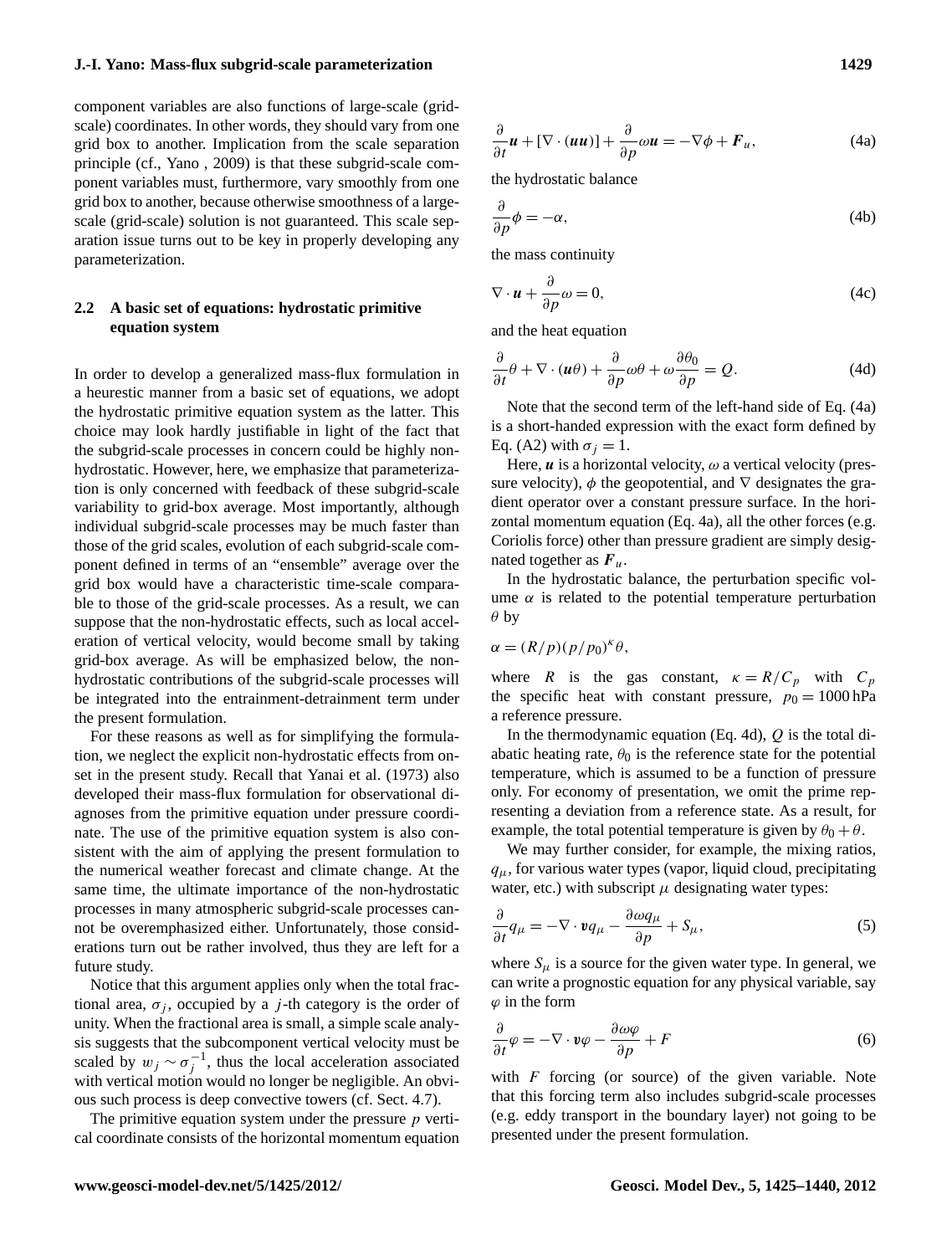## **3 A general formulation for the subgrid-scale processes under SCA**

Segmentally-constant approximation (SCA) represents an ensemble of subgrid-scale components, marked by an index  $j (= 1, 2, \dots)$ , within a grid box domain by approximating a full system with a corresponding ensemble of constant value segments (cf. [Yano et al.,](#page-15-0) [2005,](#page-15-0) [2010a\)](#page-15-1). The  $j$ -th subcomponent occupies an area of  $S_i$  with a boundary designated by  $\partial S_i$ . As a result, the original full system reduces to a discrete set of equations describing evolution of these constant-segment values at each vertical level. As a result, each subgrid-scale component is described in an analogous manner as the each subcomponent of a multi-component flow is prognostically described.

These subcomponents may, for example, represent different cloud types as shown in Fig. 1 above. Thus, in case of Fig. 1, the six subcomponents are considered. Note that, as illustrated by Fig. 1, a subcomponent does not usually constitute a single enclosed element, but many enclosed subelements. For the derivation of the generalized mass-flux formulation under SCA, we focus on a generic prognostic equation (Eq. 6) and the mass continuity (Eq. 4c). Both the momentum equation (Eq. 4a) and the water mixing-ratio equation (Eq. 5) can be considered as special cases of Eq. (6).

#### **3.1 Prognostic equations**

The equation for any prognostic variable  $\varphi$  for a *j*-th subcomponent is obtained by integrating Eq. (6) over an area  $S_i$  occupied by the *j*-th subcomponent. The result is given by Eq. (29) of [Yano et al.](#page-15-0) [\(2005\)](#page-15-0) when the boundary  $\partial S_i$ for the  $j$ -th subcomponent with the other components does not move with time. A two-dimensional case with a moving subcomponent-boundary is given by Eq. (10) of [Yano](#page-15-1) [et al.](#page-15-1) [\(2010a\)](#page-15-1). By generalizing these results, under a threedimensional configuration with the moving subcomponentboundary, a system under SCA is defined by

$$
\frac{\partial}{\partial t}\sigma_j\varphi_j + \frac{\partial \sigma_j(\omega\varphi)_j}{\partial p} + \frac{1}{S} \oint_{\partial S_j} \varphi_{b,j}(u_{b,j}^* - \dot{r}_{b,j}) \cdot d\mathbf{r} = \sigma_j F_j, \qquad (7)
$$

where the average over the  $j$ -th subcomponent (segmentallyconstant values) is given by e.g.

$$
\varphi_j = \frac{1}{\sigma_j S} \int_{S_j} \varphi \, dx \, dy,\tag{8a}
$$

$$
(\omega \varphi)_j = \frac{1}{\sigma_j S} \int_{S_j} \omega \varphi \, dx \, dy,\tag{8b}
$$

and a fractional area  $\sigma_i$  occupied by the j-th subcomponent is defined by

$$
\sigma_j = \frac{1}{S} \int_{S_j} dx dy.
$$
 (8c)

Here, note that the contour integral in Eq. (7) and hereafter is performed in the counter-clockwise direction, and S is a grid-box size.

Furthermore,  $\dot{r}_{b,i}$  designates the rate of the movement of the subcomponent boundary,  $u_{b,j}^*$  is a normal velocity to the boundary defined by

$$
\boldsymbol{u}_{\mathrm{b},j}^{*} = \boldsymbol{u}_{\mathrm{b},j} - \omega_{\mathrm{b},j} \frac{\partial \boldsymbol{r}_{\mathrm{b},j}}{\partial p} \tag{9}
$$

with  $r_{b,i}$  designating the position of the boundary. The subscript b designates the values at the subcomponent boundary.

By following the standard mass-flux approximation (cf. [Yano et al.,](#page-15-3) [2004a\)](#page-15-3), we approximate the vertical flux by

 $(\omega \varphi)_i \simeq \omega_i \varphi_i$ .

Note that fluctuations within a subgrid-scale componentsegment can easily be included by re-writing it

$$
(\omega \varphi)_j = \omega_j \varphi_j + (\omega''_j \varphi''_j)_j,
$$

where the double prime indicates a deviation of a variable from SCA within the given subcomponent segment, i.e.

$$
\varphi_j''=\varphi-\varphi_j.
$$

We refer to [Soares et al.](#page-14-12) [\(2004\)](#page-14-12), and [Siebesma et al.](#page-14-13) [\(2007\)](#page-14-13) for the treatment of these fluctuation terms. Note that though these contributions are not further considered in the present paper, they are no doubt crucial in defining the vertical fluxes in the boundary layer, and those should be included as a part of a source term,  $F_i$ , for any subgrid-scale components in Eq. (6) in the following.

## **3.1.1 Horizontal divergence term**

The divergence (contour integral) term in Eq. (7) can be separated into the three parts:

$$
\oint_{\partial S_j} \varphi_{b,j}(\boldsymbol{u}_{b,j}^*-\dot{\boldsymbol{r}}_{b,j})\cdot d\boldsymbol{r} = \oint_{\partial S_j^+} \varphi_{b,j}(\boldsymbol{u}_{b,j}^*-\dot{\boldsymbol{r}}_{b,j})\cdot d\boldsymbol{r}
$$

$$
+\oint_{\partial S_j^-} \varphi_{b,j}(\boldsymbol{u}^*_{b,j}-\dot{\boldsymbol{r}}_{b,j})\cdot d\boldsymbol{r}+\oint_{\partial S_{b,j}} \varphi_{b,j}(\boldsymbol{u}^*_{b,j}-\dot{\boldsymbol{r}}_{b,j})\cdot d\boldsymbol{r}.
$$
 (10)

The first two parts ( $\partial S_j^+$  and  $\partial S_j^-$ ) are inside the grid box, where the last part ( $\partial S_{b,j}$ ) is a contribution from the grid-box boundary.

The first two parts are furthermore separated into those where outflows  $((u_{b,j}^* - \dot{r}_{b,j}) \cdot d\mathbf{r}_j > 0: \partial S_j^+)$  and inflows  $((u_{b,j}^* - \dot{r}_{b,j}) \cdot d\mathbf{r}_j < 0: \partial S_j^-)$  are found at the subcomponent boundary. The inflow part may be further divided by adjacent subgrid-scale components as schematically shown in Fig. 2.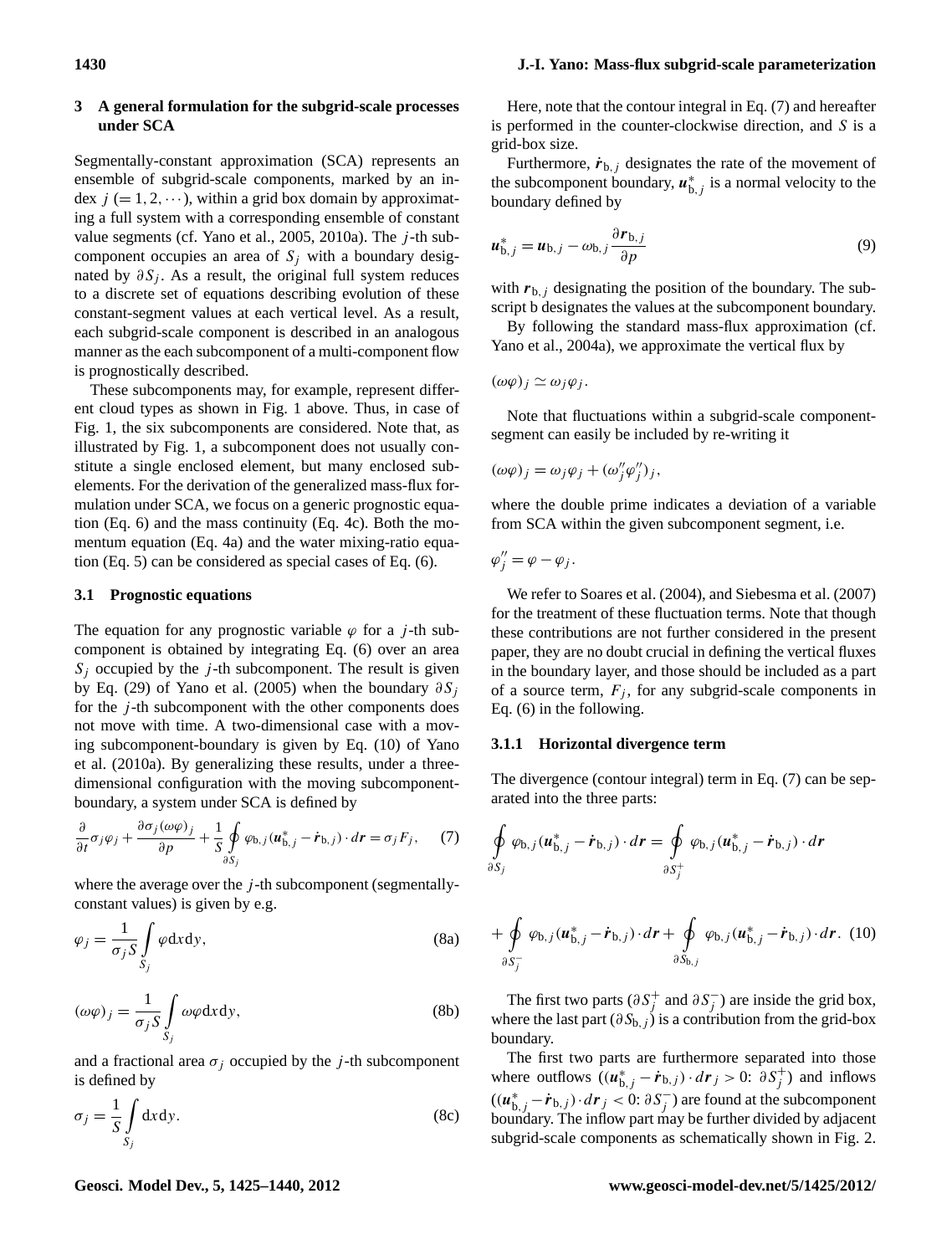As a result,  $\partial S_j^-$  is given by a sum of sub-segments  $\partial S_{j,i}^$ adjacent with subcomponents designated by the subscript  $\ddot{i}$ :

$$
\partial S_j^- = \sum_{i=\{i\}_j} \partial S_{j,i}^-.
$$
\n(11)

Here,  $\{i\}_i \equiv \{i_1, i_2, \dots\}$  designates a set of the subcomponents that are directly adjacent with the *j*-th subcomponent.

For both parts, we take an upstream approximation, as adopted by [Asai and Kasahara](#page-14-14) [\(1967:](#page-14-14) their Eq. 3.29) as well as by [Arakawa and Schubert](#page-14-3) [\(1974\)](#page-14-3), thus

$$
\varphi_{b,j} = \begin{cases} \varphi_j, & (u_{b,j}^* - \dot{r}_{b,j})\varphi \cdot d\mathbf{r}_j > 0, \\ \varphi_i, & (u_{b,j}^* - \dot{r}_{b,j})\varphi \cdot d\mathbf{r}_j < 0. \end{cases} \tag{12}
$$

Note that the choice of the upstream approximation is purely a numerical issue. An equivalent formulation could be developed with any advection scheme. Nevertheless, we take the upstream approximation for the two principal reasons. First, because it leads to a formulation with the closest analogy with the conventional mass-flux formulation (cf. [Arakawa and Schubert,](#page-14-3) [1974\)](#page-14-3). Second, the approach ensures the numerical stability of the horizontal advection calculations.

As a result, we introduce the detrainment and the entrainment rates by

$$
d_j = \frac{1}{S} \oint\limits_{\partial S_j^+} (\boldsymbol{u}_{\boldsymbol{b},j}^* - \dot{\boldsymbol{r}}_{\boldsymbol{b},j}) \cdot d\boldsymbol{r},
$$
\n(13a)

$$
e_{j,i} = -\frac{1}{S} \oint \limits_{\partial S_{j,i}^-} (\boldsymbol{u}_{\text{b},j}^* - \dot{\boldsymbol{r}}_{\text{b},j}) \cdot d\boldsymbol{r}.
$$
 (13b)

Substitution of Eqs. (12) and (13a,b) into Eq. (10) shows that the inflow and outflow fluxes provide

$$
\frac{1}{S} \oint_{\partial S_j^+} \varphi_{b,j} (\boldsymbol{u}_{b,j}^* - \dot{\boldsymbol{r}}_{b,j}) \cdot d\boldsymbol{r} = d_j \varphi_j,
$$
\n(14a)

$$
\frac{1}{S} \oint_{\partial S_{\overline{j},i}} \varphi_{\mathsf{b},j}(\boldsymbol{u}_{\mathsf{b},j}^* - \dot{\boldsymbol{r}}_{\mathsf{b},j}) \cdot d\boldsymbol{r} = -e_{j,i} \varphi_i, \qquad (14b)
$$

respectively.

Note that the detrainment and the entrainment rates,  $d_i$  and  $e_{i,i}$ , are only short-handed expressions for the more complete expressions in the right-hand side of Eq. (13a,b). These parameters are also considered to express a contribution of nonhydrostatic processes not explicitly considered in the present formulation. At the same time, they remain the main parameters left undetermined under the present formulation (cf. Sect. 4.4).



**Fig. 2.** Schematics for showing the definitions of the boundary segments for the  $j$ -th subgrid component. Here, the boundary is first divided into the two parts: those associated with the outflow,  $\partial S_j^+$ , and those associated with the inflow,  $\partial S_j^-$ . In the figure, the outflow segment,  $\partial S_j^+$ , is shown by a thick curve. The inflow segment is, in the present case, further divided into the four subsegments,  $\partial S_{ji_1}^-$ ,  $\partial S_{ji_2}^-$ ,  $\partial S_{ji_3}^-$ , and  $\partial S_{ji_4}^-$ , adjacent to the subgrid components,  $i_1, i_2, i_3, i_4$ , respectively. Note that this schematics focuses on a single contour contribution to the  $j$ -th component. In general, a  $j$ -th component is found everywhere over a grid box with similar subdivisions to the segment boundary.

An alternative possibility, which is potentially more self– contained, but not further considered in the present paper, is to evaluate  $u_{b,j}^* - \dot{r}_{b,j}$  explicitly as done in [Yano et al.](#page-15-1) [\(2010a\)](#page-15-1) under a two-dimensional framework. In the remainder of the paper, we simply treat these coefficients,  $d_i$  and  $e_{i,i}$ , as if given, accepting the extensive issues behind (cf. Sect. 4.4).

#### **3.1.2 Contributions from the grid-box boundary**

Calculation for the contribution from the grid-box boundary (last term in Eq. 10) is slightly more complicated. A relatively obvious constraint is that the total contribution of the contour integral along the grid-box boundary is equal to the total divergence by Gauss's flux theorem: i.e.

$$
\frac{1}{S} \sum_{j} \oint_{\partial S_{\mathbf{b},j}} \varphi_{\mathbf{b},j} (\boldsymbol{u}_{\mathbf{b},j}^* - \dot{\boldsymbol{r}}_{\mathbf{b},j}) \cdot d\boldsymbol{r} = (\overline{\nabla \cdot \boldsymbol{u} \varphi}),
$$
(15)

where the overbar suggests an average over a grid box.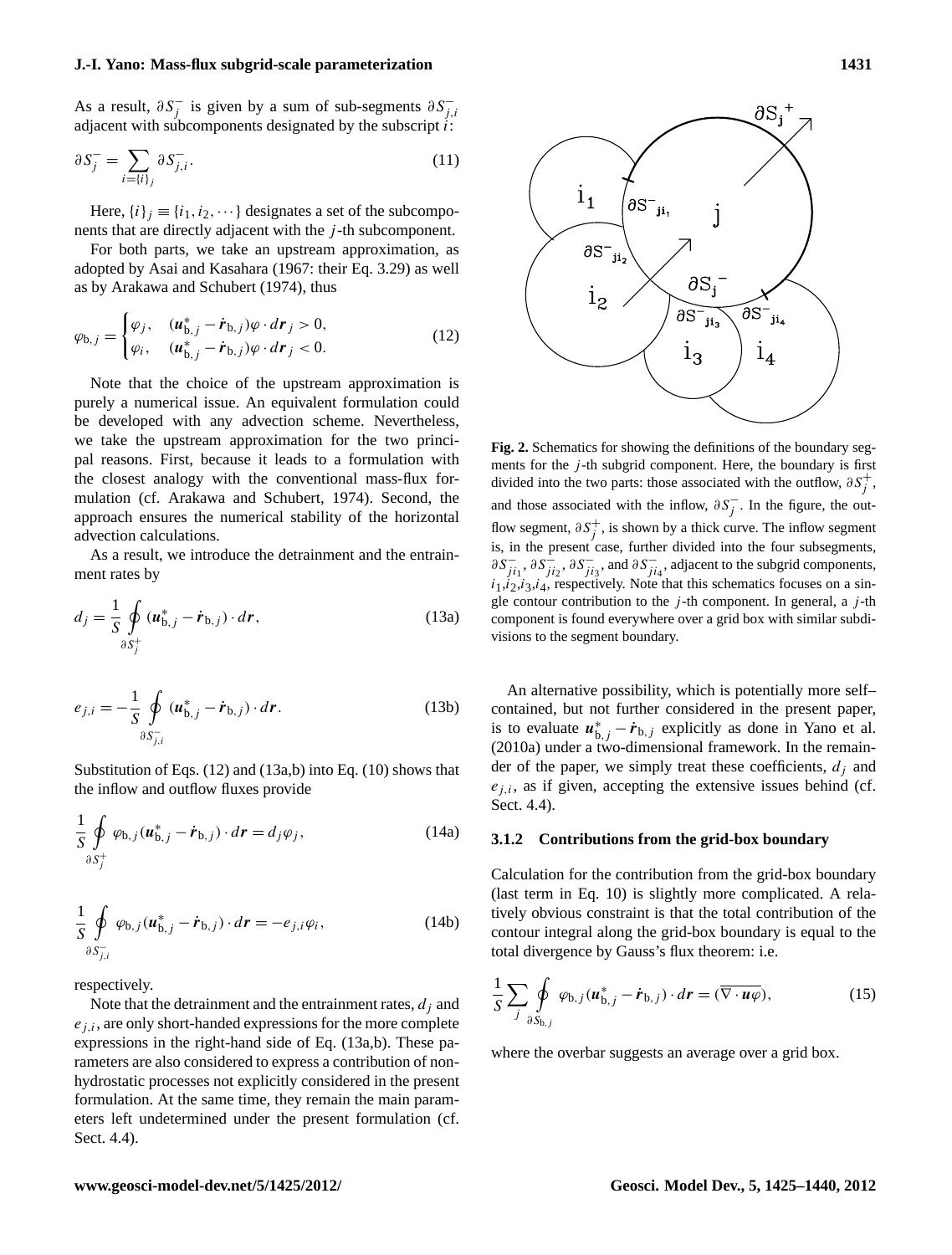Another important constraint is that the grid-box boundary is usually a rectangular shape without changing with height. The grid-box boundary does not usually move (as we assume here), either, so that  $u_{b,j}^* = u_{b,j}$  and  $\dot{r}_{b,j} = 0$  at  $\partial S_{b,j}$ . The contribution from the grid-box boundary for a  $j$ -th subcomponent, as a result becomes

$$
\oint_{\partial S_{\mathbf{b},j}} \varphi_{\mathbf{b},j}(\boldsymbol{u}_{\mathbf{b},j}^*-\dot{\boldsymbol{r}}_{\mathbf{b},j})\cdot d\boldsymbol{r}=\oint_{\partial S_{\mathbf{b},j}} \varphi_{\mathbf{b},j}\boldsymbol{u}_{\mathbf{b},j}\cdot d\boldsymbol{r}.
$$

For further reductions, we note that all the subgrid-scale variables,  $u_{b,j}$ ,  $\varphi_{b,j}$  are smooth function of the large-scale coordinates, and the results of the integral should not change regardless of where these subcomponents are placed within the grid box. Consequently, the integral range can be modified into that over the whole grid box weighted by the fractional area,  $\sigma_i$ , occupied by the *j*-the subcomponent without loss of generality:

$$
\oint_{\partial S_{\mathsf{b},j}} \varphi_{\mathsf{b},j} \mathbf{u}_{\mathsf{b},j} \cdot d\mathbf{r} = \oint_{\partial S} \sigma_j \varphi_{\mathsf{b},j} \mathbf{u}_{\mathsf{b},j} \cdot d\mathbf{r}.
$$

The final result is obtained by taking the asymptotic limit,  $L/\Delta X \rightarrow 0$ , recalling Eq. (3). Then the application of the Gauss divergence theorem leads to

$$
\frac{1}{S} \oint_{\partial S_{\mathbf{b},j}} \varphi_{\mathbf{b},j} \mathbf{u}_{\mathbf{b},j} \cdot d\mathbf{r} = \bar{\nabla} \cdot (\sigma_j \varphi_j \mathbf{u}_j). \tag{16}
$$

Here, recall that the overbar on the nabla suggests an operation performed over the "large sale".

Note that Eq. (16) is consistent with Eq. (15) under the relation:

$$
\overline{\nabla \cdot \mathbf{v}\varphi} = \overline{\nabla} \cdot \overline{\mathbf{v}\varphi} = \overline{\nabla} \cdot \sum_j (\sigma_j \varphi_j \mathbf{u}_j).
$$

However, note in general  $\overline{u}\overline{\varphi} \neq \overline{u}\overline{\varphi}$  as an important feature of a multi-component flow.

Finally, substitution of Eqs. (14a,b) and (16) into Eq. (10) leads to

$$
\frac{1}{S} \oint_{\partial S_j} (\boldsymbol{u}_{\boldsymbol{b},j}^* - \dot{\boldsymbol{r}}_{\boldsymbol{b},j}) \varphi \cdot d\boldsymbol{r} = d_j \varphi_j - \sum_{\{i\}_j} e_{j,i} \varphi_i + \bar{\nabla} \cdot (\sigma_j \boldsymbol{u}_j \varphi_j), \tag{17}
$$

and further substitution of Eq. (17) into Eq. (7) leads to

$$
\frac{\partial}{\partial t}\sigma_j \varphi_j + \frac{\partial \sigma_j(\omega \varphi)_j}{\partial p} + d_j \varphi_j - \sum_{i=\{i\}} e_{j,i} \varphi_i + \bar{\nabla} \cdot (\sigma_j \mathbf{u}_j \varphi_j)
$$
  
=  $\sigma_j F_j.$  (18)

This is the prognostic equation for any physical variable,  $\varphi_i$ , for the *j*-th subgrid-scale component.

#### **3.1.3 Turbulence effects**

The upstream approximation (Eq. 12) may still be too simple from a physical point of view. The convective plume interface with the environment is often considered to be extremely turbulent associated by various fine-scale mixing (cf. [Turner,](#page-14-15) [1986\)](#page-14-15). A generalization of the above formulation can be made by adding a turbulent contribution  $\varphi$ ":

$$
\varphi_{\mathsf{b},j} = \begin{cases} \varphi_j + \varphi''_{\mathsf{b},j}, & (u^*_{\mathsf{b},j} - \dot{r}_{\mathsf{b},j})\varphi \cdot d\mathbf{r}_j > 0, \\ \varphi_{j'} + \varphi''_{\mathsf{b},j}, & (u^*_{\mathsf{b},j} - \dot{r}_{\mathsf{b},j})\varphi \cdot d\mathbf{r}_j < 0. \end{cases}
$$

As a result, we need to add a new term

$$
\frac{1}{S}\oint\limits_{\partial S_j}\varphi''_{b,j}(\boldsymbol{u}^*_{b,j}-\dot{\boldsymbol{r}}_{b,j})\cdot d\boldsymbol{r}
$$

to the above definitions of the lateral mixing (Eq. 17). A closed expression for this term is proposed, for example, by [Asai and Kasahara](#page-14-14) [\(1967:](#page-14-14) their Eq. 19) as

$$
\frac{1}{S} \oint_{\partial S_{j,i}} \varphi''_{b,j} (u^*_{H} - \dot{r}_{b}) \cdot d\mathbf{r} = -k_{j,i} (\varphi_i - \varphi_j)
$$

with a constant  $k_{i,i}$ .

However, this generalization is inconsequential because the original formula (Eq. 17) is recovered by redefining the detrainment and entrainment rates as  $d_j + \sum_{\{i\}_j} k_{j,i}$  and  $e_{i,i} + k_{i,i}$  (cf. [de Rooy and Siebesma,](#page-14-16) [2010\)](#page-14-16). Thus, we no longer consider the horizontal eddy mixing effect explicitly in the following.

#### **3.2 Horizontal momentum equation**

Both the heat equation (Eq. 4d) and the water mixing-ratio equation (Eq. 5) can be cast into the form (Eq. 18) in a straightforward manner. The derivation for the horizontal momentum equation (Eq. 4a) is, however, slightly more involved due to the presence of the pressure-gradient force,  $\nabla \phi$ . For conciseness, we introduce an approximation

$$
\frac{1}{S} \int_{S_j} (-\nabla \phi) dxdy \simeq -\bar{\nabla} \sigma_j \phi_j.
$$
 (19)

Here, recall that  $\phi$  is the geopotential, and  $\phi_j$  is its value for a  $j$ -th subgrid-scale component averaged over a given grid box, as defined by Eq. (8).

This approximation is justified only if the boundary of the  $j$ -th subcomponent is randomly inclined (or not at all inclined) within the grid box. Otherwise, the right-hand side should take the form given by Eq. (A1). Note that when the subgrid-scale structure is influenced by vertical wind-shear, for example, this assumption would no longer be satisfied, and the full formula (Eq. A1) may be considered.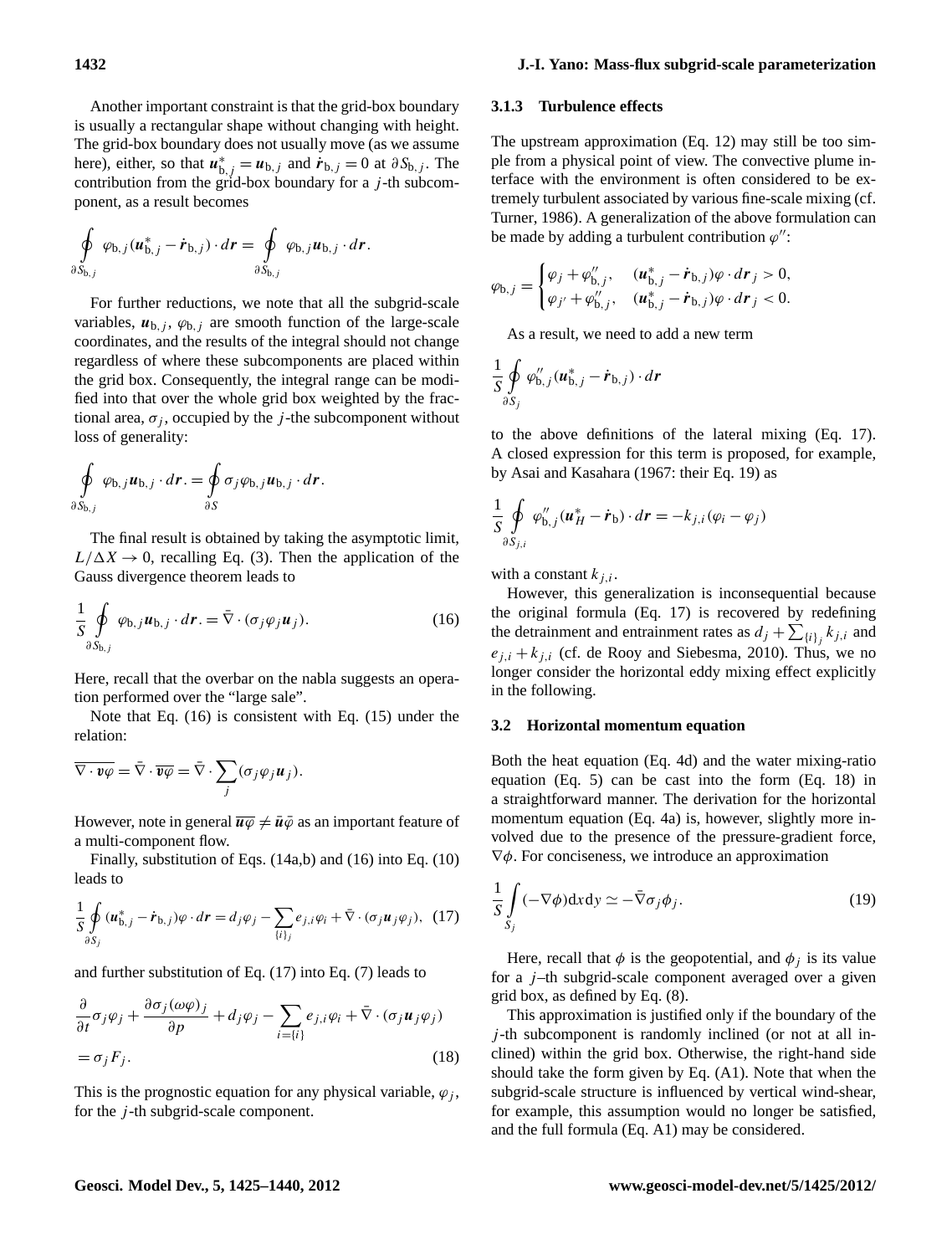The effect of the vertical wind-shear on subgrid-scale structures is difficult to estimate precisely, though a crude estimate can relatively be easily made in the following manner. Assume that a subgrid-scale structure with a vertical scale H is continuously tilted by a differential wind,  $\Delta U$ . Clearly, the tilt becomes noticeable after a time,  $\Delta t$ , when the condition  $H \sim \Delta U \Delta t$  is satisfied. When  $H \sim 10 \text{ km } \sim 10^4 \text{ m}$ and  $\Delta U \sim 1 \text{ m s}^{-1}$  are assumed, the tilt becomes noticeable after  $\Delta t \sim 10^4$  s ∼ 3 h. Of course, this estimate is extreme, because no subgrid-scale structure would simply be tilted like a rigid body twisted by a torque. Furthermore, a typical subgrid-scale structure like a convective tower would typically has a life span less than 3 h.

With the help of Eq. (19), the horizontal momentum equation under SCA is given by

$$
\frac{\partial}{\partial t}\sigma_j \boldsymbol{u}_j + \frac{\partial}{\partial p}\sigma_j \omega \boldsymbol{u}_j + d_j \boldsymbol{u}_j - \sum_{i=\{i\}_j} e_{j,i} \boldsymbol{u}_i + \bar{\nabla} \cdot (\sigma_j \boldsymbol{u}_j \boldsymbol{u}_j)
$$
\n
$$
= -\bar{\nabla}\sigma_j \phi_j + \sigma_j \boldsymbol{F}_{u,j}.
$$
\n(20)

Note that the last term of the left-hand side is a shorthanded expression with the exact form defined by Eq. (A2).

## **3.3 Hydrostatic balance**

The exact form of the hydrostatic balance (Eq. 4b) under SCA is given by Eq. (A3). We, again, propose to neglect the effects due to inclination of the boundary,  $r_{b,j}$ . Thus, it reduces to

$$
\frac{\partial}{\partial p}(\sigma_j \phi_j) = -\sigma_j \alpha_j. \tag{21}
$$

## **3.4 Mass continuity**

Mass continuity under SCA is obtained by directly averaging the mass continuity equation (Eq. 4c) over the subcomponent  $S_i$  in a similar manner as for obtaining Eq. (18) from Eq. (6):

$$
\frac{1}{S} \oint_{\partial S_j} u_{b,j}^* \cdot d\mathbf{r} + \frac{\partial}{\partial p} \sigma_j \omega_j = 0.
$$
 (22)

Another form of mass continuity is obtained by setting  $\varphi_i = 1, F_i = 0$  in Eq. (18):

$$
\frac{\partial}{\partial t}\sigma_j + \frac{\partial \sigma_j \omega_j}{\partial p} = e_j - d_j - \bar{\nabla} \cdot (\sigma_j \boldsymbol{u}_j),\tag{23}
$$

where  $e_j = \sum_{\{i\}_j} e_{j,i}$  is the total entrainment rate. Note that the eddy effects at the subcomponent boundary does not affect the mass continuity. Furthermore, a difference between Eqs. (22) and (23) produces

$$
\frac{\partial}{\partial t}\sigma_j = \frac{1}{S} \oint_{\partial S_j} \dot{\mathbf{r}}_{\mathbf{b},j} \cdot d\mathbf{r}.
$$
 (24)

This has a simple geometrical interpretation that the rate of change of an area of a subgrid-scale component is defined by a rate of the change of the position of the boundaries of the given subgrid-scale component.

Equation (24) enables us to evaluate  $\sigma_i$  prognostically in time, provided that the right-hand side is given in a closed form. In obtaining such an expression, as it turns out, it is a key first to re-write Eq. (24) more explicitly in Galilean invariant form:

$$
(\frac{\partial}{\partial t} + \boldsymbol{u}_j \cdot \nabla) \sigma_j = \frac{1}{S} \oint_{\partial S_j} \boldsymbol{r}'_{b,j} \cdot d\boldsymbol{r}.
$$
 (25)

where  $\dot{r}'_{b,j}$  is a rate of change of the position of the subcomponent boundary seen under a moving framework.

We first re-write this term with the help of Eqs. (9) and (17), but under a transformed coordinate:

$$
\frac{1}{S}\oint\limits_{\partial S_j}\dot{\boldsymbol{r}}'_{\mathrm{b},j}\cdot d\boldsymbol{r}=-\frac{1}{S}\oint\limits_{\partial S_j}\omega\frac{\partial \boldsymbol{r}'_{\mathrm{b},j}}{\partial p}\cdot d\boldsymbol{r}+e_j-d_j.
$$

Substitution of the above into the previous equation leads to

$$
(\frac{\partial}{\partial t} + \boldsymbol{u}_j \cdot \nabla) \sigma_j = -\frac{1}{S} \oint_{\partial S_j} \omega \frac{\partial}{\partial p} \boldsymbol{r}'_{b,j} \cdot d\boldsymbol{r} + e_j - d_j. \tag{26}
$$

As before, we assume that inclination of the boundary is random over the grid box so that the integral term in the righthand side of Eq. (26) does not contribute. As a result, Eq. (26) is approximated by

$$
(\frac{\partial}{\partial t} + \boldsymbol{u}_j \cdot \nabla)\sigma_j = e_j - d_j.
$$
 (27)

Furthermore, substitution of Eq. (27) into Eq. (23) leads to

$$
\frac{\partial \sigma_j \omega_j}{\partial p} = -\sigma_j (\bar{\nabla} \cdot \boldsymbol{u}_j). \tag{28}
$$

Here, recall that the overbar on the nabla indicates that the operation is performed over the large scale. Thus, by assuming a random distribution of subgrid-scale components, we succeeded in separating the mass continuity into two independent equations for describing  $\sigma_i$  and  $\omega_i$ .

#### **4 Discussions**

#### **4.1 Summary**

A full description for representation of subgrid-scale processes under a mass-flux formulation in analogy with multicomponent flow is obtained in the last section. This representation is obtained by a systematic application of SCA to the primitive equation system.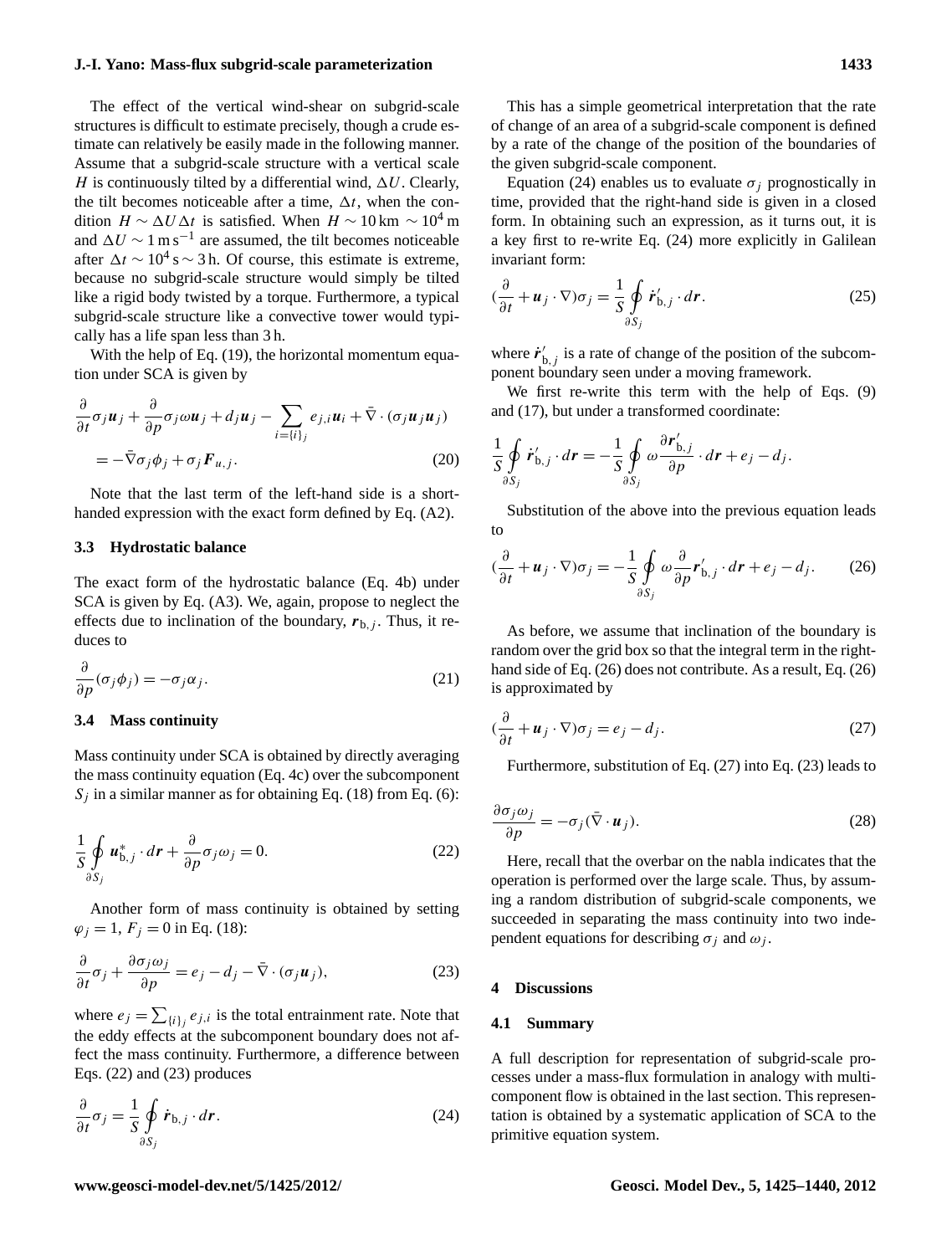Under this representation, the horizontal momentum equation, the hydrostatic balance, and the mass continuity for the  $j$ -th subgrid-scale component under a framework of the primitive equation system are given by Eqs. (20), (21), and (16), respectively. The equation for any physical variable, whose prognostic equation is given in the form (Eq. 6) in the full system, is given by Eq. (18). This includes the potential temperature as well as any water components. Additionally, this subgrid-scale representation includes an additional prognostic equation (Eq. 27) for the fractional area,  $\sigma_i$ , occupied by the subcomponent. This set of equations (Eqs. 20, 21, 28, 18, 27) constitutes a closed set once the entrainment and detrainment rates,  $e_{i,i}$ ,  $d_i$ , defined by Eq. (13a, b), are specified.

A unique nature of the present system must be fully understood: there is no "environment" that effectively represent the evolution of the grid-box mean state, as found in standard subgrid-scale parameterizations. In other words, there is no single equation that describes an evolution of "large-scale" variables. Rather, these are only given by taking a sum of all the subgrid-scale components

$$
\bar{\varphi} = \sum_j \sigma_j \varphi_j
$$

once the latter are updated in time at each time step.

The given set of equations essentially consists of a transformation of the original primitive equation system for describing the time-evolution of each subgrid-scale component. It is important to realize that this system *does not at all* constitute a vertically one-dimensional model as often the case for the traditional subgrid-scale parameterizations (including the standard mass-flux convection parameterization), but it is a full equation system in its own right.

The unique aspect of the present formulation would be best understood by fully taking an analogy with multicomponent flows. When entrainment and detrainment are turned off, the system essentially reduces to non-interacting multi-component flow system with the index  $j$  designating a subcomponent flow under the primitive approximation.

The computational cost of the given system is  $N$  times of a single-component primitive equation system when N subgrid-scale components are considered. Here, the reference single-component system excludes the subgrid-scale processes (convection, stratiform clouds, *etc*) already included under the present generalized mass-flux representation. Furthermore, computations of some physical processes are more simplified for an individual component. For example, the radiative transfer calculation does not have to independently take into account the cloud fraction and overlapping, once the clouds are properly accounted as subgrid-scale components under the present formulation. Thus, the computational cost for the individual component is much less expensive than a standard primitive equation system. Some of the physical processes (e.g. boundary-layer processes) may be shared among the components, if the computational cost is an issue.

## **4.2 Comparison with the standard mass-flux formulation**

It may be worthwhile to compare the present multicomponent analogue system with the standard mass-flux formulation. The latter is simply given by

$$
\frac{\partial}{\partial p}\sigma_j \omega_j \varphi_j + d_j \varphi_j - e_j \bar{\varphi} = \sigma_j F_j \tag{29}
$$

for any physical variable,  $\varphi$ , defined by Eq. (6), and with the mass continuity

$$
\frac{\partial}{\partial p}\sigma_j \omega_j = e_j - d_j \tag{30}
$$

(cf. Eqs. 27–30 of Yanai et al., 1973; Eqs. 8 and 17 of Tiedtke, 1989). This set of equations are coupled with the equations, for example, given by Eqs. (4)–(6) with grid-box scale averaging, designated by the overbar above. Recall that in the multi-component flow analogue, there is no corresponding equation for the grid-box mean.

The most notable difference of the present multicomponent flow analogue from the standard formulation is that all the equations are given in prognostic form except for the hydrostatic balance (Eq. 21) and the mass continuity (Eq. 28). This is in contrast with the standard mass-flux formulation that all the variables are defined in diagnostic manner, but except for the convective vertical velocity.

The standard formulation also depends only on the vertical direction with no explicit dependence to a horizontal direction. As a result, the subgrid-scale variables do not interact laterally, making the scheme prone to a grid-scale singularity. This is considered a major weakness of the current parameterizations (cf. [Yano et al.,](#page-15-4) [2010b,](#page-15-4) see also Sect. 4.12). Our multi-component flow analogue is a generalization of the standard mass-flux parameterization in the sense that Eqs. (18) and (23) reduce to Eqs. (29) and (30), respectively, in the asymptotic limit to  $\sigma_i \rightarrow 0$  with the scaling, σω<sup>j</sup> ∼ O(1).

The standard mass-flux formulation requires to introduce a bottom boundary condition for the mass flux,  $\sigma_i \omega_j$ , in order to solve the mass continuity (Eq. 30). The condition is called the closure. On the other hand, the present multi-component flow analogue does not require a closure. The mass flux,  $\sigma_j \omega_j$ , is simply driven by the subcomponents large-scale divergence,  $\nabla \cdot (\sigma_j \boldsymbol{u}_j)$ . This version of mass continuity (Eq. 28) can be vertically integrated simply by assuming the vanishing mass flux at the surface. All the other equations are integrated simply in time. Note that though the present formulation is prognostic, time integration can be performed with the standard model time step without time splitting as long as the fractional areas for subgrid-scale components remain finite (cf. Sect. 2.2).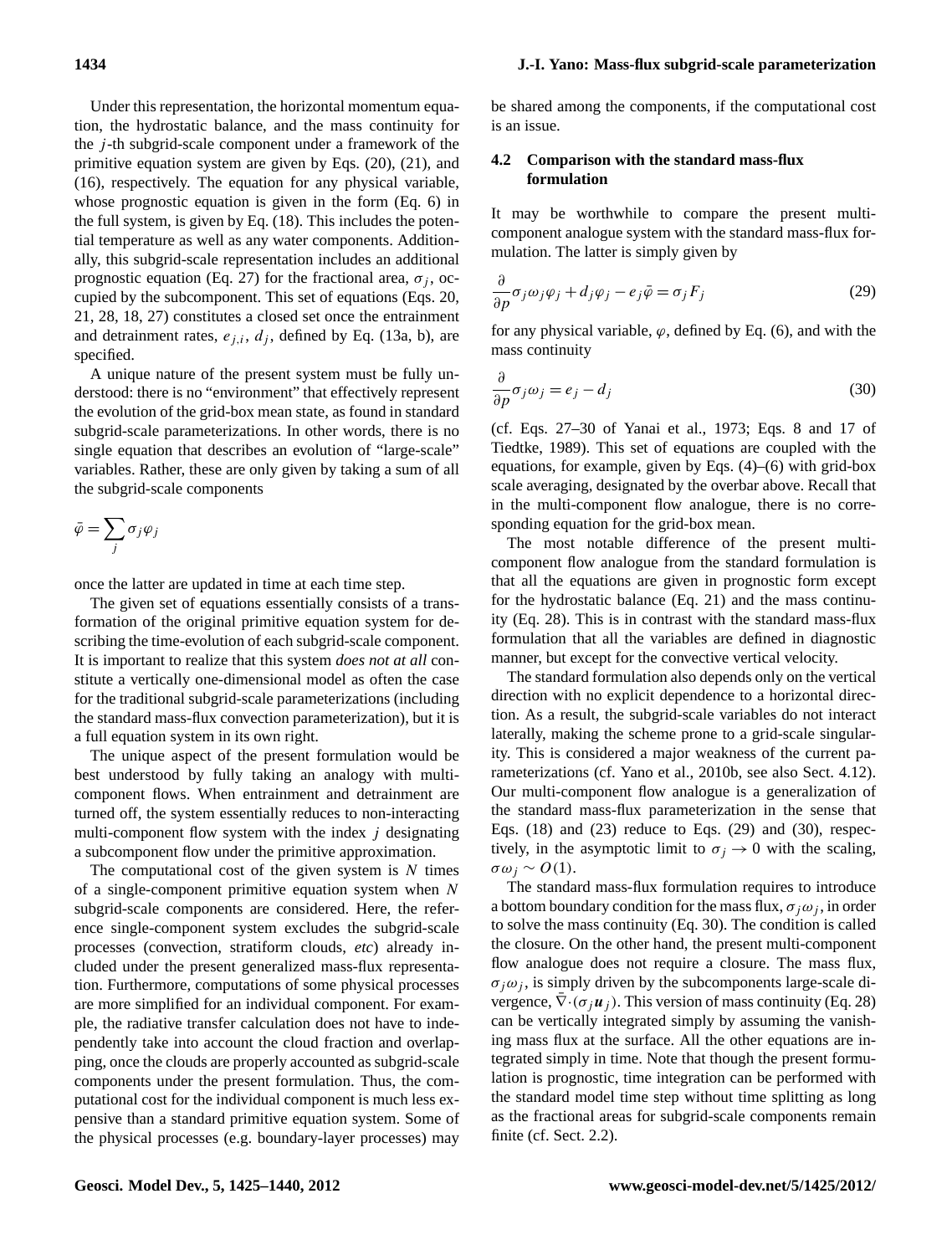# **4.3 Remaining problems: subgrid-scale component division rule**

A first step for constructing a running version of the present formulation is to divide the full system into several subgridscale components. In Sect. 3, in presenting a general formulation, this choice is totally left for the individual model designers. The author's personal choice would be convective updrafts, downdrafts, stratiform clouds, boundary-layer cold pools, and the remaining part ("environment"). Here, updrafts and downdrafts may furthermore be divided into various categories: shallow and deep, convective and meso scales, for example.

The next step is to define a rule of interactions between these components in terms of the entrainment-detrainment matrix introduced by Eq. (14a, b). The full discussions on this very issue will be deferred to the next subsection. However, it would be worthwhile to remark on a geometrical aspect of this issue separately now.

Though the details of this designing is left for the individual model developers, we again see a clear advantage of the present formulation against the traditional mass-flux based convection parameterization, in which the updrafts are simply assumed to be surrounded by the environment. Though some of the mass-flux schemes include downdrafts, they are included more like an appendix rather than as a coherent part of the whole formulation (e.g. [Bechtold et al.,](#page-14-17) [2001\)](#page-14-17). As a result, the updrafts and the downdrafts do not interact each other by entrainment-detrainment processes.

The present formulation can overcome this difficulty by introducing a matrix formulation for the entrainmentdetrainment rate, that allows direct interactions between the updrafts and the downdrafts. The model designer may wish to assume either that the updrafts are completely surrounded by downdrafts, or alternatively that the updrafts are adjacent with both the downdrafts and the environment by entrainment–detrainment processes. Some of the detrained updraft air may also be entrained into the stratiform cloud. As suggested in the next subsection, extensive CRM/LES analyses are likely to provide quantitative information on these issues.

#### **4.4 Remaining problems: entrainment and detrainment**

Once the choice of the subgrid-scale components is decided, the main remaining problem in the present formulation is in defining the entrainment and detrainment rates. This is crucial, because entrainment-detrainment is the sole process that subgrid-scale components interact under the present formulation. The determination of the entrainment-detrainment rate, unfortunately, remains a major open question under the present formulation.

However, it is also emphasized that this difficulty is of the same degree as already encountered by the current parameterizations, as reviewed by [Yano and Bechtold](#page-15-5) [\(2009\)](#page-15-5); [de](#page-14-18) [Rooy et al.](#page-14-18) [\(2012\)](#page-14-18). As these reviews clearly suggest, currently there is no agreed general principle for defining the entrainment-detrainment rates even under the current conventional framework. The latter review strongly advocates for a need for performing massive CRM/LES analysis for obtaining the better estimates numerically (cf. [Siebesma and](#page-14-19) [Cuijpers,](#page-14-19) [1995\)](#page-14-19). In this vein, we should realize that we do not loose much by moving to a new formulation framework, thanks to a lack of guiding principle. Adoption of a new framework could be more beneficial, if it is more realistic.

For example, as we pointed out in the last subsection, the current mass-flux formulation only lets the updrafts and the downdrafts interact with the environment. However, the updrafts and the downdrafts do not interact each other in terms of the entrainment-detrainment processes. As presented herein, such a generalization is straightforward, and all we need is an appropriate estimate of parameters by CRM/LES analysis.

In developing a more general entrainment-detrainment formulation, there is no doubt that existing knowledge for conventional entrainment-detrainment formulation already developed for convective updrafts becomes very resourceful even under the present generalization. On the other hand, in defining the detrainment rate for some physical processes, it may better simply be interpreted as a simple Rayleigh damping process with a detrainment rate defined as a characteristic time scale for dissipation, rather than being a turbulent mixing process as for convection. For the stratiform clouds, for example, such a characteristic dissipative timescale may simply be characterized by the drying rate of the environment.

#### **4.5 Remaining problems: subcomponent prescription**

In principle, once the entrainment-detrainment rate is properly defined, the present formulation is closed. However, in operational implementations, we may have to face a further problem which may be called the "prescription": how to teach each subgrid-scale subcomponent to function with the prescribed physical role?

Mathematically speaking, it is straightforward to integrate the system consisting of Eqs.  $(18)$ ,  $(20)$ ,  $(21)$ ,  $(27)$  and  $(28)$  in time from any initial conditions, by prescribing the subcomponents as convective updraft, downdrafts, stratiform clouds, etc. However, there is absolutely no guarantee that each subcomponent keeps behaving as we have initially prescribed. For example, the convective-updraft subcomponent may simply die out after an initial convective event, and nothing happens afterwards. The stratiform cloud may simply remain cloud free all through the simulation.

One key element is to define the entrainment–detrainment rates in such manner that each subcomponent behaves as prescribed. Furthermore, an additional assumptions may be introduced in order to maintain the proper function of each subcomponent: e.g. the convective-updraft subcomponent must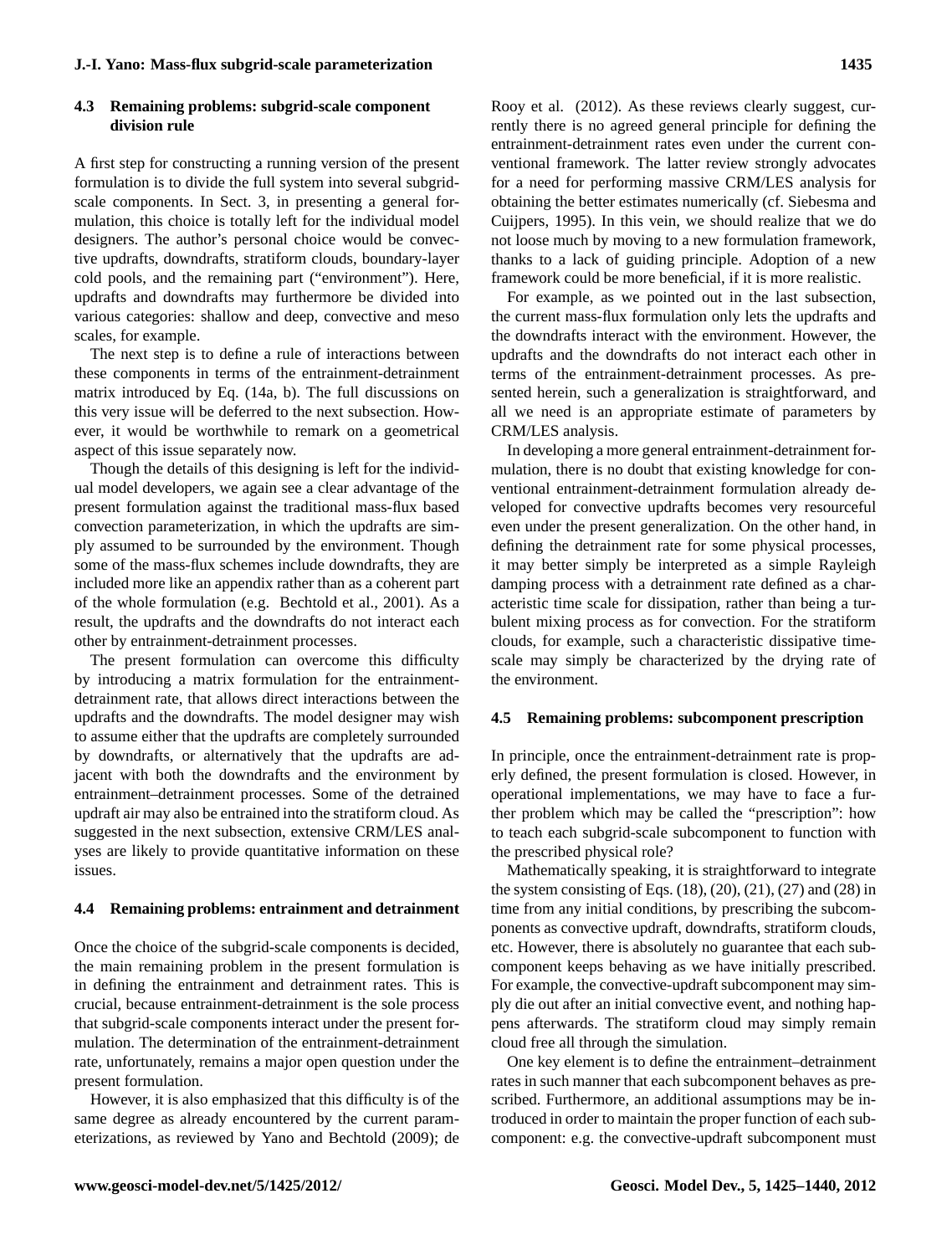be convectively more unstable than the other subcomponents. In order to maintain such a state, for example, the surface flux may be preferably applied to the convective-updraft subcomponent so that convective updrafts are indeed induced under an favorable large-scale condition. A stratiform cloud could be maintained by entraining cloudy air preferably into it from the other subgrid-scale components such as convective updrafts.

## **4.6 Remaining problems: triggering**

An advantage of the present formulation is that it requires no closure. The present formulation allows a continuous description of the all subgrid-scale components, as long as it remains  $\sigma_j > 0$ , without any triggering condition to initiate them. However, once it reaches  $\sigma_i = 0$ , such a continuous description is no longer possible. This component must somehow be re-initiated back to  $\sigma_j > 0$  by a certain "triggering" condition".

In the author's own opinion, the model formulation would remain much simpler, if we introduce a minimum fractional area for each subcomponent, and re-set the value whenever the actual fractional area falls below this value so that the "triggering" problem can be avoided. The minimum value may be kept small enough so that such state can be practically considered as a deactivation of the corresponding subgrid-scale process.

On the other hand, if a model designer refuses to accept a very small, but finite fractional area as "unphysical", one has to introduce a rather artificial triggering condition. Here, it is emphasized that there is no clear principle for introducing "trigger". In this respect, keeping all the subgrid-scale components with a very small, but non-vanishing fraction is probably a better strategy. It may also be important to note that there is no need to set  $\sigma_i = 0$  in order to "deactivate" a jth subcomponent under the present formulation, but the subcomponent may simply become "inactive" even with  $\sigma_i > 0$ . For example, a large-scale descent, explicitly included as the second term in Eq.  $(18)$ , may eventually "dry out" a stratiform cloud without setting  $\sigma_i = 0$  in the scheme.

Note that a similar issue is encountered with the UM cloud scheme, PC2 [\(Wilson et al.,](#page-14-20) [2008\)](#page-14-20). Under the current PC2, the cloud fraction occasionally turns into zero, as a result, it suffers from an ill-posed "triggering" problem (C. Moncrette, personal communication, May 2011).

#### **4.7 Remaining problems: deep convection**

Finally, we may wish to treat deep convection *separately* from the present framework. Deep convection is usually well confined in space over a large-scale grid box. Thus, it could be best to simply *retain* a standard mass-flux parameterization, before it could be fully reformulated under the present formulation without hydrostatic approximation. Note that it is straightforward to recover the limit  $\sigma_j \to 0$  to some of the subgrid-scale component under the present formulation as already suggested in Sect. 4.2. The proposal here is to take the limit only to the convection parameterization under the present formulation. In this case, the mass continuity (Eq. 28) would be replaced by a traditional one (Eq. 30).

It is emphasized that even by retaining the conventional mass-flux formulation to the convection parameterization, we can still couple convection with various different subgridscale components such as downdrafts, stratiform clouds, only by modifying the entrainment-detrainment formulation.

Alternatively, it may turn out that the present hydrostatic formulation is not a bad approximation for deep convection. The present formulation contains an advantage in the sense that deep convection is explicitly coupled with "large-scale" convergence described by the convective-component flows, but not the "total" large-scale convergence as assumed in the traditional wave-CISK [\(Hayashi,](#page-14-21) [1970,](#page-14-21) [1971;](#page-14-22) [Lindzen,](#page-14-23) [1974\)](#page-14-23). The new configuration is likely to give new insights to this old idea. A linear stability analysis could be helpful for further elucidations.

# **4.8 Possible applications: stratiform cloud representation**

The present formulation is rather general and in principle, covers all types of subgrid-scale processes under a framework of SCA [\(Yano et al.,](#page-15-1) [2010a\)](#page-15-1), which can be considered a generalization of mass-flux formulation. However, probably the most practical first application would be to develop a cloud fraction parameterization (stratiform-cloud representation) under the present formulation in a stand-alone manner. The developed scheme is coupled with a existing deepconvection scheme, by also removing the hypothesis that the environment subcomponent covers majority of the grid box.

The cloud fraction is a major quantity to be evaluated in global models both for radiation and microphysics. Approaches based on probably density function (pdf) are increasingly becoming popular (e.g. [Bony and Emanuel,](#page-14-24) [2001;](#page-14-24) [Tompkins,](#page-14-25) [2002\)](#page-14-25). However, the main difficulty with this approach would be to find a formulation for pdf from a physical principle without going through too many heuristic arguments and mathematical assumptions. The present formulation, on the other hand, provides a cloud fraction more directly without introducing a pdf.

It may be worthwhile to note in this context that [Tiedtke](#page-14-26) [\(1993\)](#page-14-26) lays down his basic formulation (his Eqs. 1–5) for his cloud scheme in terms of SCA, but without explicitly introducing cloud area in his space integrations, except in his Eq. (4). Moreover, he does not pursue this SCA principle in consistent manner as in the present study. For example, flows associated with subgrid-scale clouds are not explicitly considered, as stated in the first paragraph of his Sect. 2.a.

Similarity of the two formulations may be seen by comparing his Eq. (7) with our Eq. (27). Various source and sink terms in his Eq. (7) are defined in terms of entrainment and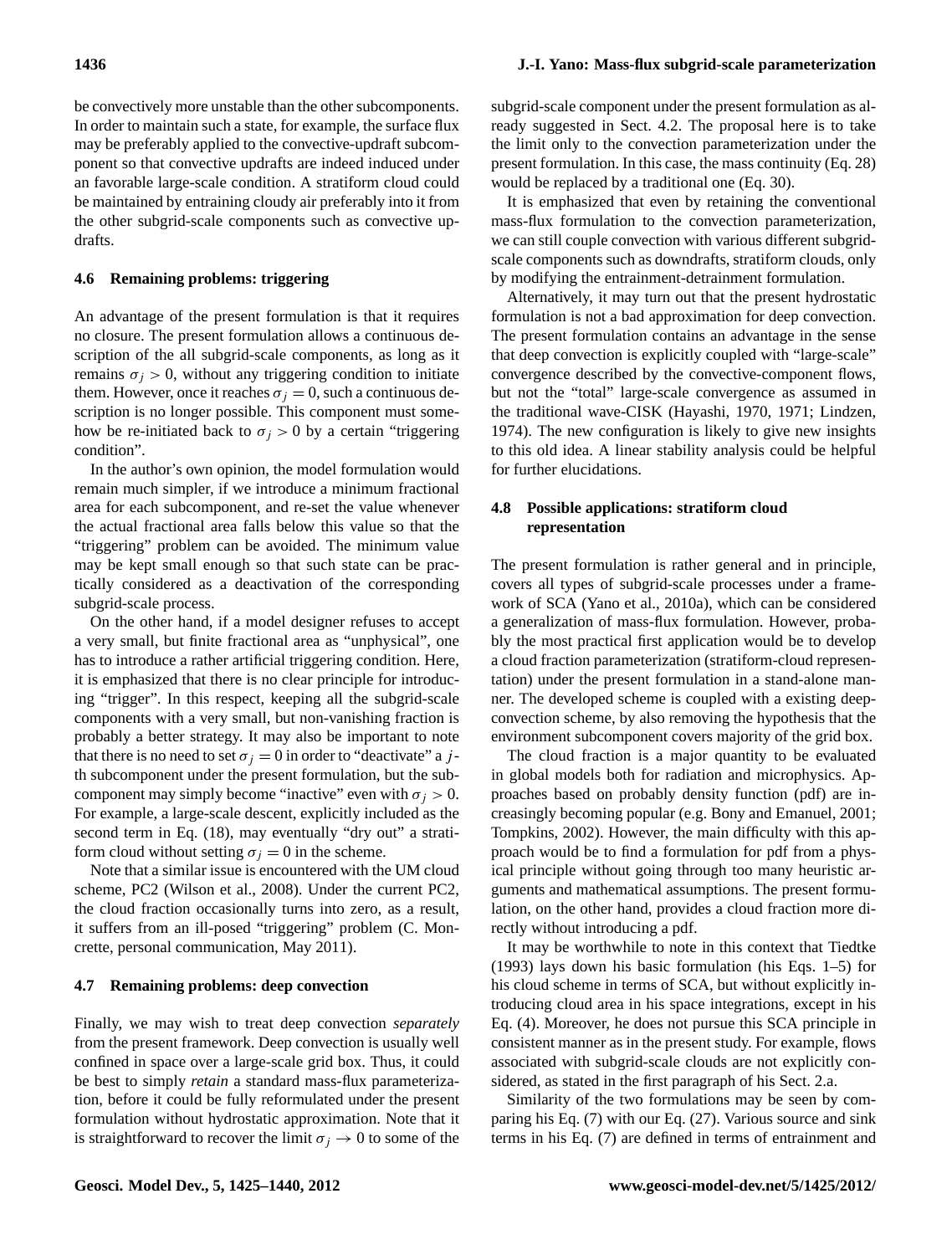detrainment processes, being consistent with our more systematic derivation. Our formulation is more consistent by considering the values of physical variables for each subcomponent explicitly. [Tiedtke](#page-14-26) [\(1993\)](#page-14-26) only considers the grid-box averaged quantities: see his Eqs. (6), (9), (10).

Generality of the formulation for the subgrid-scale component fraction (e.g. cloud fraction) given by Eq. (27) cannot be overemphasized. Ultimately, any cloud-fraction parameterization must be consistent with Eq. (27), being based on a purely geometrical argument. It should, however, be noticed that this formulation is not at all closed. The entrainment and detrainment terms, introduced by Eq. (13a,b), are even no longer necessarily the same physical processes as those assumed in convective-plume dynamics. Instead, they are merely a measure of lateral mixing over the cloud boundaries. However, the formulation gives an important point that it is a dynamical mixing rather than a local physics (e.g. cloud physics), against what is assumed in [Wilson et al.](#page-14-20) [\(2008\)](#page-14-20), that defines the evolution of the cloud fraction.

#### **4.9 Possible applications: mesoscale organization**

The most challenging and attractive application would be the parameterization of mesoscale organized convection. The strategy would be conceptually along the line of the archetype model proposed by [Moncrieff](#page-14-27) [\(1981,](#page-14-27) [1992\)](#page-14-28). Under the present formulation, the idea of archetype would be implemented by dividing the archetype structure into several subcomponents: mesoscale stratiform deck, mesoscale updraft and downdraft, etc., and apply SCA on each subcomponents. By following the spirit of the archetype model, these subcomponents must properly be coupled together geometrically. The present formulation provides a necessary framework in order to achieve this goal.

A proper coupling of deep-convection parameterization and a SCA-based stratiform-cloud parameterization, as just discussed in the previous subsection, could already provide a reasonable representation of mesoscale convective organization. The SCA-based stratiform-cloud representation could be physically consistent in such manner that it can spontaneously generate a mesoscale downdraft just underneath under an appropriate environment. The role of the vertical wind shear is already partially taken into account by advecting each subgrid-scale subcomponent by the largescale subcomponent flow. A key for this parameterization would be to mimic the shear intensification tendency over the mesoscale stratiform region by properly defining the entrainment-detrainment rates.

# **4.10 Possible applications: subgrid-scale momentum transport**

Parameterization of convective momentum transport always remains difficult due to a need for estimating the aerodynamic pressure influencing the convective-scale momentum in a closed form (e.g. [Zhang and Cho,](#page-15-6) [1991;](#page-15-6) [Wu and Yanai,](#page-14-29) [1994;](#page-14-29) [Kershaw et al.,](#page-14-30) [1997\)](#page-14-30). The present formulation provides a surprisingly clean solution to this problem of the subgrid-scale momentum by solving the ensemble-averaged subgrid-scale horizontal momentum equation (Eq. 20) explicitly. The ensemble-averaged subgrid-scale pressure,  $\phi_i$ , can simply be evaluated by a hydrostatic balance (Eq. 21). This is another attractive feature of the present formulation.

#### **4.11 Further issues: towards the scale independence**

It may be important to emphasize the present formulation is presented in a manner independent of the model resolution by strictly adhering to the scale-separation principle. Absence of both the closure and triggering, which could be scale dependent, is a particular advantage. More importantly, advection of all the subgrid-scale components by their own flows much alleviates the current syndrome of subgrid-scale parameterization strongly depending on the model grid size. Arguably, such grid-size dependence stems from the fact that the traditional parameterizations operate totally independent of neighboring grid boxes. Large-scale advection of subgridscale components introduces direct interaction of subgridscale processes with neighboring grid boxes, leading to much less resolution-dependent behavior. A major remaining problem is the entrainment and the detrainment rates, which are likely to be scale dependent. A much careful investigation on this issue is warranted also for this reason (cf. Sect. 4.4).

#### **4.12 Further issues: high-resolution limit**

The present formulation does not directly address the more challenging issues of subgrid-scale representation when the scale separation breaks down (i.e. high-resolution limit). This is an urgent issue to be tackled seriously with current accelerating trend of further and further increasing horizontal resolutions of operational forecast models (cf. [Yano et al.,](#page-15-4) [2010b\)](#page-15-4).

Nevertheless, the present formulation could also be considered as a first step for developing a subgrid-scale representation in high-resolution limit by already taking into account the finite size of subgrid-scale components, but by strictly adhering to the scale separation principle. Some important ingredients for parameterizations in the high–resolution limit are already included in the present formulation. Most importantly, the formulation must be fully prognostic as presented under the present formulation.

As the horizontal resolution increases, furthermore, lateral communication of subgrid-scale processes between the grid boxes becomes increasingly important [\(Yano et al.,](#page-15-4) [2010b\)](#page-15-4). At ECMWF (European Centre for Medium-Range Weather Forecasts), for example, this difficulty is partially overcome by artificially introducing a cellar automaton model [\(Shutts,](#page-14-31) [2005\)](#page-14-31). The present formulation provides a more formal answer to the issue of the horizontal lateral exchange: the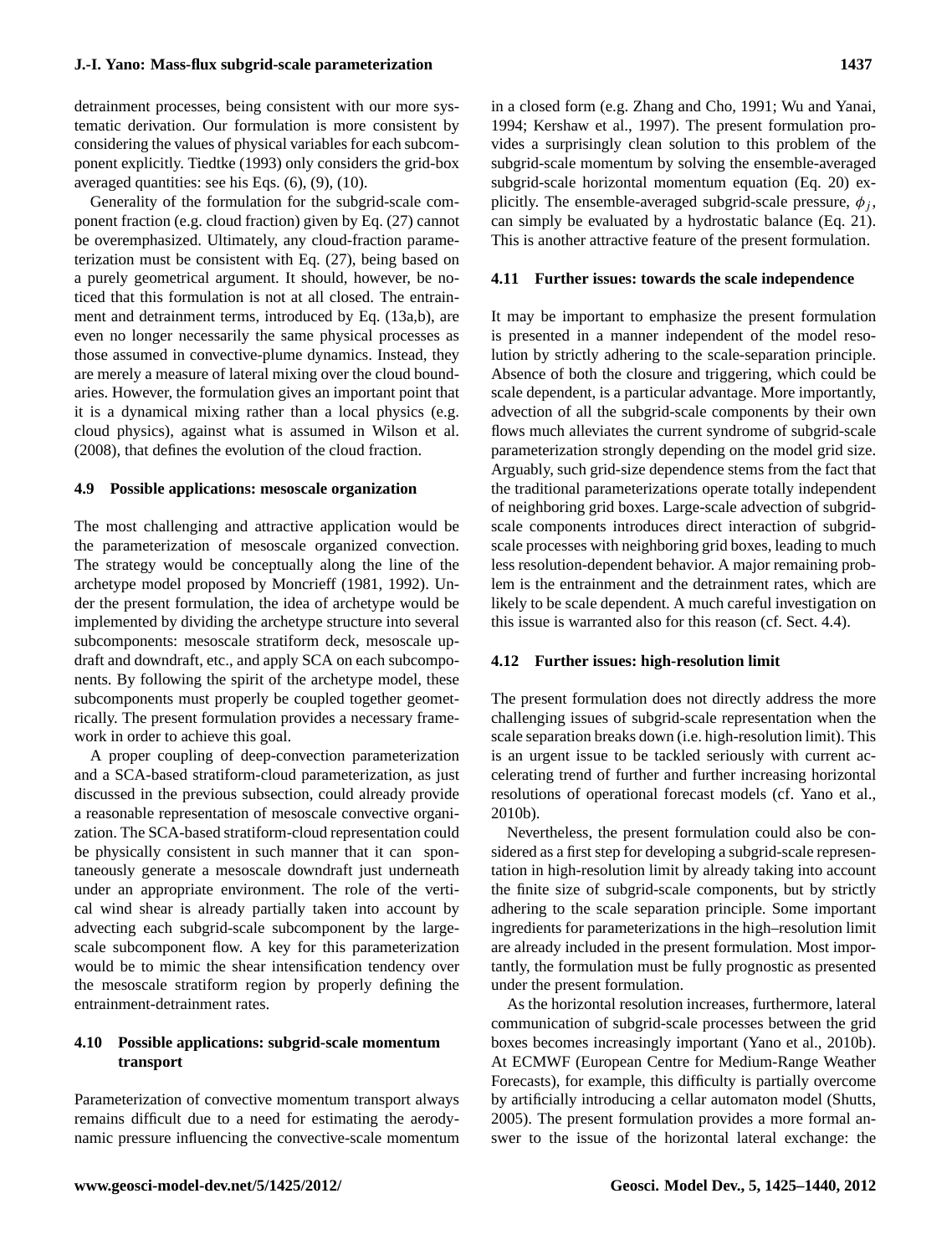subgrid-scale variables must be advected from one grid box to another by following the subcomponent large-scale flow. Clearly this is a key ingredient to be implemented into a subgrid-scale representation in high-resolution limit.

A more strident parameterization formulation for highresolution limit would be derived by the same application of SCA, but to a non-hydrostatic system. Unfortunately, this formulation, to be presented in a separate paper, is much more involved. For this reason, the present formulation could be considered a good practical compromise for alleviating issues arising with increasing resolutions of operational models, with the key ingredients required for the high-resolution limit already included, without facing a more serious overhaul of the current parameterizations.

#### **5 Concluding remarks**

Implementation of the present scheme into an operational model is beyond the scope of the present paper. The task is so intensive that it would even be beyond the single author's efforts. The main reason for the publication of the present formulation paper is to appeal to the numerical weather prediction (NWP) community the need for extensive research for a developing such a scheme. The major obstacle in numerical implementation is a need for modifying the whole dynamical core of a model in order to make it possible to accommodate multiple-flow components as "large-scale" variables. However, the present work also suggests that this is going to become a key ingredient for the parameterizations as the model horizontal resolution increases.

It is emphasized that the main proposal of the present formulation *does not* reside on simply advecting the subgridscale variables by large-scale flows. Such a proposal would be relatively easy to make, but the present careful formulational analysis shows that we have to do it differently: each subgrid-scale component must be advected by a large-scale flow specifically associated with the given subcomponent (i.e. the subcomponent flow,  $u_i$ ). Unfortunately, that is exactly where the major coding modification is required.

Many details are left out in order to suggest general possibilities of the present formulation rather than being too specific. The author strongly believes that general proposal herein is an important step forward for including various subgrid-scale physical processes under a unified single framework. These processes include the convective downdrafts, stratiform clouds, the cold pools in the boundary layer. In this respect, the present paper provides a more specific proposal based on a general methodology proposed by [Yano](#page-15-0) [et al.](#page-15-0) [\(2005\)](#page-15-0).

The present formulation also proposes a consistent manner for coupling all these subgrid-scale components in terms of a generalized entrainment-detrainment formulation. Unfortunately, the degree of coupling among those subgrid-scale components is not well known. For this purpose, we re-

quire extensive CRM/LES analyses, as already emphasized by [de Rooy et al.](#page-14-18) [\(2012\)](#page-14-18) in the context of the conventional mass-flux parameterization. Here, the present author rather advocates a need for moving to a more realistic formulation proposed herein under a strong initiative at a level of a operational research centre.

An alternative, and ultimately more robust approach against the traditional entrainment-detrainment framework is to evaluate subgrid-scale horizontal winds more directly under a SCA formulation. Though the resulting formulation would be more involved in the latter case (cf. [Yano](#page-15-1) [et al.,](#page-15-1) [2010a\)](#page-15-1), it would contain much less assumptions than a entrainment-detrainment based formulation. Sooner or later, we would face a critical question of whether to retain the entrainment-detrainment hypothesis or to move beyond.

The simplest first application would be to develop a stratiform cloud scheme under the present formulation in a standalone manner. In this case, the cloud fraction (3.21) would simply be described in terms of the convective detrainment to the stratiform cloud, which must be equated with the stratiform entrainment,  $\epsilon_{i,c}$ , and the dissipation of the stratiform cloud with a rate provided by the detrainment,  $\delta_i$ . The latter may simply be characterized by a characteristic cloud dissipation time-scale, as already suggested in Sect. 4.4. Advantage of developing a cloud scheme under the present framework has already been extensively discussed in Sect. 4.8.

## **Appendix A**

#### **Mathematical details**

#### **A1 Horizontal momentum equation**

The pressure gradient term under SCA without approximation is obtained with the help of Leibnitz's theorem and it is given by

$$
\frac{1}{S} \int_{S_j} (-\nabla \phi) dxdy = -\bar{\nabla} \sigma_j \phi_j. + \frac{1}{S} \oint_{\partial S_j} \phi \left( \frac{\frac{\partial \mathbf{r}_b}{\partial x}}{\frac{\partial \mathbf{r}_b}{\partial y}} \right) \cdot d\mathbf{r}.
$$
 (A1)

A short-handed expression in Eq. (20) is defined by

$$
\bar{\nabla} \cdot (\sigma_j \boldsymbol{u}_j \boldsymbol{u}_j) \equiv \begin{pmatrix} \frac{\partial}{\partial x} \sigma_j u_j^2 + \frac{\partial}{\partial y} \sigma_j v_j u_j \\ \frac{\partial}{\partial x} \sigma_j u_j v_j + \frac{\partial}{\partial y} \sigma_j v_j^2. \end{pmatrix}
$$
(A2)

with  $u_i = (u_i, v_i)$ .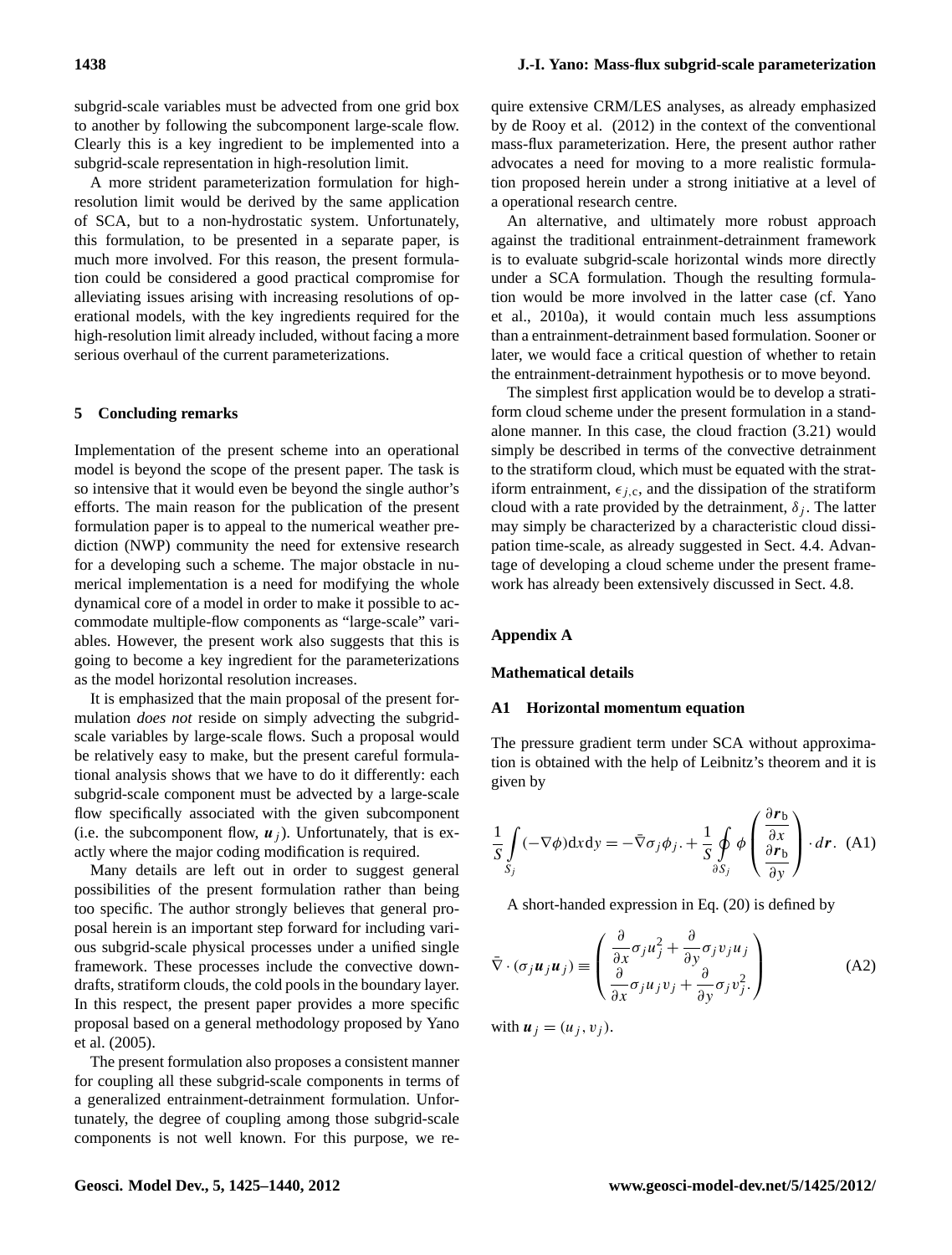#### **A2 Hydrostatic balance**

The exact hydrostatic balance under SCA is given by

$$
\frac{\partial}{\partial p}(\sigma_j \phi_j) - \frac{1}{S} \oint_{\partial S_j} \phi \left( \frac{\partial \mathbf{r}_{b,j}}{\partial p} \right) \cdot d\mathbf{r} = -\sigma_j \alpha_j. \tag{A3}
$$

*Acknowledgements.* The present work is performed under a framework of the COST Action ES0905. Discussions with Almut Grossmann are deeply appreciated.

Edited by: P. Jöckel

#### **References**

- <span id="page-14-3"></span>Arakawa, A. and Schubert, W. H.: Interaction of a cumulus cloud ensemble with the large-scale environment – Part I, J. Atmos. Sci., 31, 674–701, 1974.
- <span id="page-14-14"></span>Asai, T. and Kasahara, A.: A theoretical study of the compensating downdraft motions associated with cumulus clouds, J. Atmos. Sci., 24, 487–496, 1967.
- <span id="page-14-17"></span>Bechtold, P., Bazile, E., Guichard, F., Mascart, P., and Richard, E.: A mass-flux convection scheme for regional and global models, Q. J. Roy. Meteor. Soc., 127, 869–889, 2001.
- <span id="page-14-24"></span>Bony, S. and Emanuel, K. A.: A parameterization of the cloudiness associated with cumulus convection: evaluation using TOGA COARE data, J. Atmos. Sci., 58, 3158–3183, 2001.
- <span id="page-14-16"></span>de Rooy, W. C. and Siebesma, A. P.: Analytical expressions for entrainment and detrainment in cumulus convection, Q. J. Roy. Meteor. Soc., 136, 1216–1227, [doi:10.1002/qj.640,](http://dx.doi.org/10.1002/qj.640) 2010.
- <span id="page-14-18"></span>de Rooy, W. C., Bechtold, P., Frohlich, K., Hohenegger, C., Jonker H., Mironov, D., Pier Siebesma, A., Teixeira, J., and Yano, J.-I.: Entrainment and detrainment in cumulus convection: an overview, Q. J. Roy. Meteor. Soc., in press, [doi:10.1002/qj.1959,](http://dx.doi.org/10.1002/qj.1959) 2012.
- <span id="page-14-5"></span>Donner, L. J.: A cumulus parameterization including mass fluxes, vertical momentum dynamics, and mesoscale effects, J. Atmos. Sci., 50, 889–906, 1993.
- <span id="page-14-1"></span>Fraedrich, K.: On the parameterization of cumulus convection by lateral mixing and compensating subsidence – Part I, J. Atmos. Sci., 30, 408–413, 1973.
- <span id="page-14-2"></span>Fraedrich, K.: Dynamic and thermodynamic aspects of the parameterization of cumulus convection – Part II, J. Atmos. Sci., 31, 1838–1849, 1974.
- <span id="page-14-7"></span>Gyarmati, I.: Non-equilirium thermodynamics, Springer, Berlin, 1970.
- <span id="page-14-21"></span>Hayashi, Y.: A theory of large-scale equatorial waves generated by condensation heat and accelerating the zonal wind, J. Meteorol. Soc. Jpn., 48, 140–160, 1970.
- <span id="page-14-22"></span>Hayashi, Y.: Large-scale equatorial waves destabilized by convective heating in the presence of surface friction, J. Meteorol. Soc. Jpn., 49, 458–466, 1971.
- Kershaw, R. and Gregory, D.: Parameterization of momentum transport by convection, Part I: Theory and cloud modelling results, Q. J. Roy. Meteor. Soc., 123, 1133–1151, 1997.
- <span id="page-14-30"></span>Kershaw, R., Gregory, D., and Iness, P. M.: Parameterization of momentum transport by convection, Part II: Tests in single–column

and general circulation models, Q. J. Roy. Meteor. Soc., 123, 1133–1151, 1997.

- <span id="page-14-6"></span>LeVeque, R. J.: Finite Volume Methods for Hyperbolic Problems, Cambridge University Press, New York, 578 pp., 2002.
- <span id="page-14-23"></span>Lindzen, R.: Wave–CISK in the tropics, J. Atmos. Sci., 31, 156– 179, 1974.
- <span id="page-14-8"></span>Majda, A. J.: New multiscale models and self-similarity in tropical convection, J. Atmos. Sci., 64, 1393–131404, [doi:10.1175/JAS3880.1,](http://dx.doi.org/10.1175/JAS3880.1) 2007a.
- Majda, A. J.: Multiscale models with moisture and systematic strategies for superparameterization, J. Atmos. Sci., 64, 2726– 2734, 2007b.
- <span id="page-14-27"></span>Moncrieff, M. W.: A theory of organized steady convection and its transport properties, Q. J. Roy. Meteor. Soc., 107, 29–50, 1981.
- <span id="page-14-28"></span>Moncrieff, M. W.: Organized convective systems: archetypal dynamical models, mass and momentum flux theory, and parametrization, Q. J. Roy. Meteor. Soc., 118, 819–850, 1992.
- <span id="page-14-4"></span>Moncrieff, M. W.: Mesoscale convection from a large-scale perspective, Atmos. Res., 35, 87–112, 1995.
- <span id="page-14-0"></span>Ooyama, V. K.: A theory on parameterization of cumulus convection, J. Meteorol. Soc. Jpn., 26, 3–40, 1971.
- <span id="page-14-31"></span>Shutts, G.: A kinetic energy backscatter algorithm for use in ensemble predict6ion systems, Q. J. Roy. Meteor. Soc., 131, 3079– 3102, 2005.
- <span id="page-14-19"></span>Siebesma, A. P. and Cuijpers, J. W. M.: Evaluation of parametric assumptions for shallow cumulus convection, J. Atmos. Sci., 52, 650–666, 1995.
- <span id="page-14-13"></span>Siebesma, A. P., Soares, P. M. M., and Teixeira, J.: A combined eddy–diffusivity mass-flux approach for the convective boundary layer, J. Atmos. Sci., 64, 1230–1248, 2007.
- <span id="page-14-12"></span>Soares, P. M. M., Miranda, P. M. A., Siebesma, A. P., and Teixeira, J.: An eddy–diffusivity/mass-flux parameterization for dry and shallow cumulus convection, Q. J. Roy. Meteor. Soc., 130, 3365–3383, 2004.
- <span id="page-14-26"></span>Tiedtke, M.: Representation of clouds in large-scale models, Mon. Weather Rev., 121, 3050–3061, 1993.
- <span id="page-14-25"></span>Tompkins, A.: A prognostic parameterization for the subgrid-scale variability of water vapor and clouds in large-scale models and its use to diagnose cloud cover, J. Atmos. Sci., 59, 1917–1942, 2002.
- <span id="page-14-15"></span>Turner, J. S.: Turbulent entrainment: the development of the entrainment assumption, and its application to geophysical flows, J. Fluid Mech., 173, 431–471, 1986.

<span id="page-14-20"></span>Wilson, D. R., Bushell, A. C., Kerr–Munslow, A. M., Price, J. D., and Morcrette, C. J.: PC2: a prognostic cloud fraction and condensation scheme, Part I: Scheme description, Q. J. Roy. Meteor. Soc., 134, 2093–2107, 2008.

- <span id="page-14-29"></span>Wu, X. and Yanai, M.: Effects of vertical wind shear on the cumulus transport of momentum. Observations and parameterization, J. Atmos. Sci., 51, 1640–1660, 1994.
- <span id="page-14-9"></span>Xing, Y., Majda, A. J., and Grabowski, W. W.: New efficient sparse space–time algorithms for superparameterization on mesoscales, Mon. Weather Rev., 137, 4307–4324, 2009.
- <span id="page-14-11"></span>Yanai, M., Esbensen, S., Chu, J.-H.: Determination of bulk properties of tropical cloud clusters from large-scale heat and moisture budgets, J. Atmos. Sci., 30, 611–627, 1973.
- <span id="page-14-10"></span>Yano, J.-I.: Deep-convective vertical transport: what is mass flux?, Atmos. Chem. Phys. Discuss., 9, 3535–3553, [doi:10.5194/acpd-](http://dx.doi.org/10.5194/acpd-9-3535-2009)[9-3535-2009,](http://dx.doi.org/10.5194/acpd-9-3535-2009) 2009.